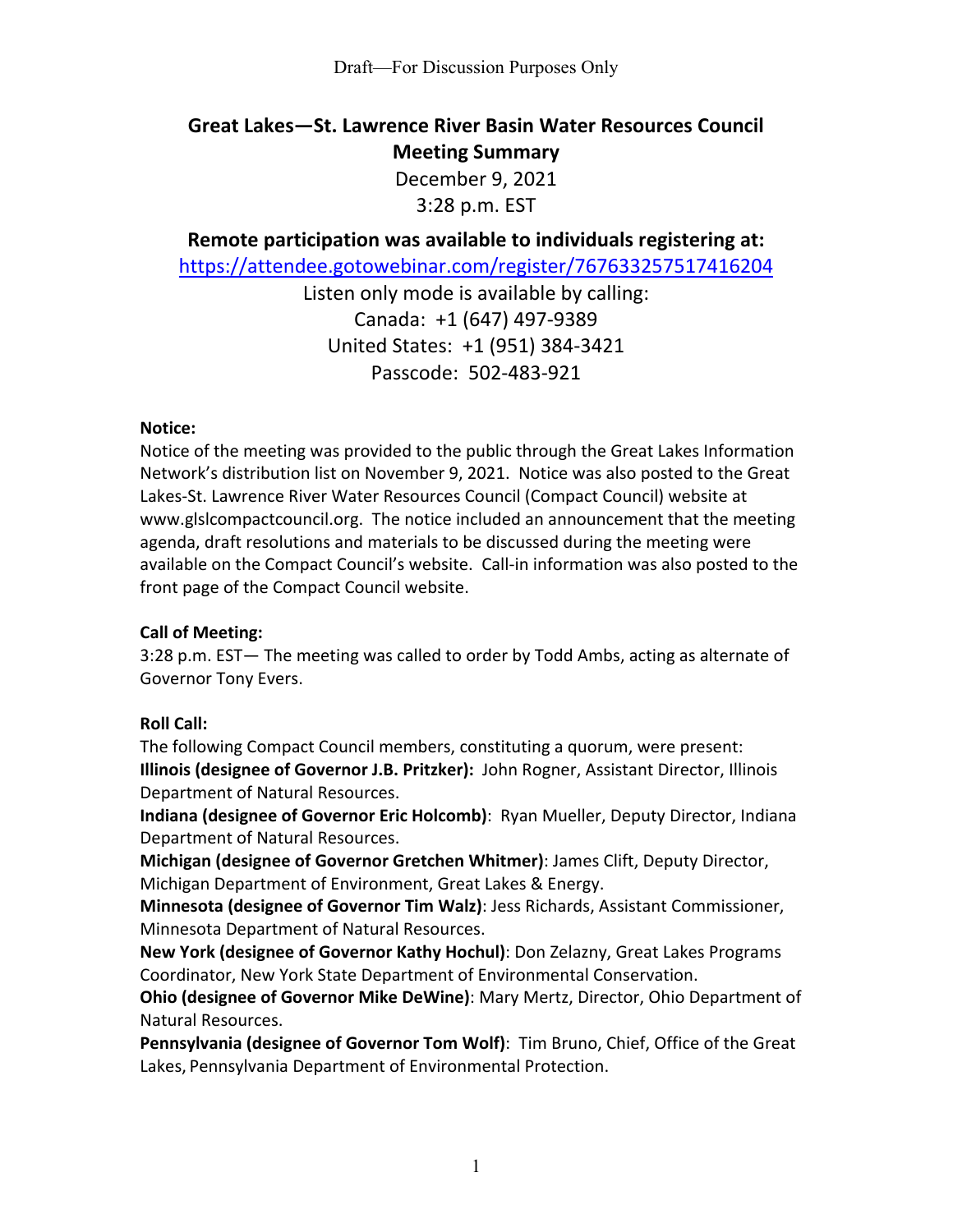Wisconsin (designee of Governor Tony Evers): Todd Ambs<sup>[1](#page-1-0)</sup>, Assistant Deputy Secretary, on behalf of Preston Cole, Secretary, Wisconsin Department of Natural Resources

### **Actions Taken**

## *Review of June 16, 2021 Compact Council meeting minutes*

Mr. Ambs asked for a motion that the June 16, 2021 Compact Council meeting minutes be approved as posted. Mr. Rogner moved to approve, and Mr. Mueller seconded the motion. The minutes were approved without objection.

## **Reports**

Noting that the Regional Body meeting adjourned immediately prior to the Compact Council meeting, a motion was made by Mr. Bruno to incorporate minutes of the Regional Body reports into the Compact Council minutes. Mr. Richards seconded the motion. The motion was approved. Pursuant to the approved motion, the following reports are incorporated by reference into the Compact Council's record and re-printed in their entirety below:

*State updates on implementation of the Great Lakes—St. Lawrence River Basin Water Resources Compact (Compact).*

### **Illinois**

Mr Rogner submitted the following report:

## **2021 summary of the State of Illinois Lake Michigan Program's activities related to the Compact.**

## **Lake Michigan Diversion and Allocation Program:**

The Illinois Lake Michigan Water Allocation Program (Program) continues to manage Illinois' diversion of Lake Michigan Water in accordance with a 1967 Supreme Court Decree, amended in 1980. This decree limits Illinois' diversion to 3,200 cfs based on a 40-year running average. Water Year 2020 (October 2019 – September 2020) was year 40 of Illinois' diversion. Illinois' Lake Michigan Diversion is regulated by the "LEVEL OF LAKE MICHIGAN ACT" [615 ILCS 50] and implemented by the IDNR/OWR's Part 3730 Rules, "ALLOCATION OF WATER FROM LAKE MICHIGAN".

The Lake Michigan Management Section continues to collect water use data from each of its 220 Lake Michigan Water Allocation permittees on an annual basis. The process is highly interactive and allows permittees and the Department of Natural Resources to

<span id="page-1-0"></span><sup>&</sup>lt;sup>1</sup> Signed proxy forms for individuals participating on behalf of official member designees are available upon request.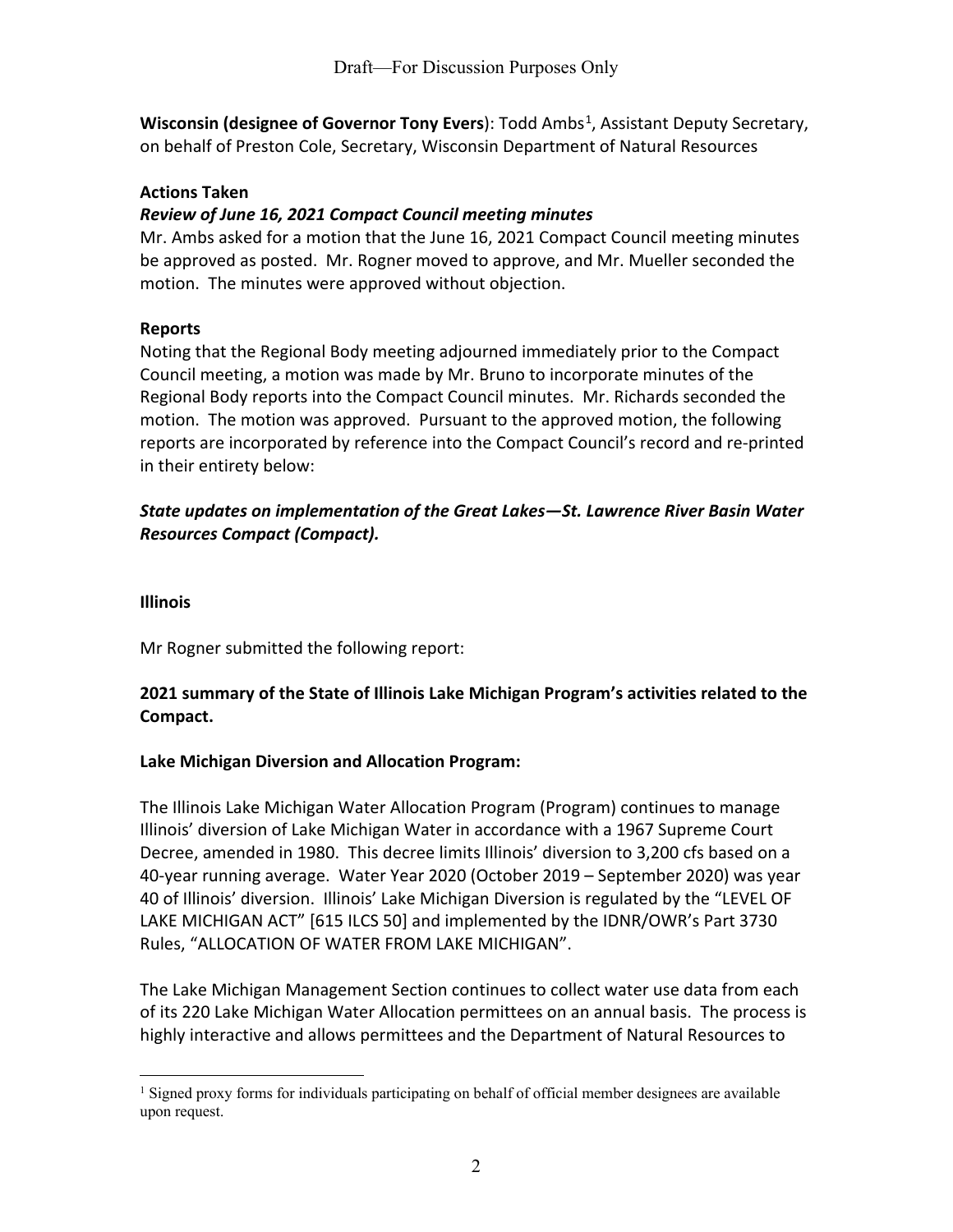work together to evaluate water system performance and investigate ways to reduce water loss.

Illinois' Diversion Accounting is overseen by the U.S. Army Corps of Engineers (USACE). The USACE's most recent certified diversion report, Water Year 2017 shows Illinois' certified flow as **2677 cfs with a running average of 3041 cfs**. In **water year 2020 total domestic Lake Michigan water use was 778 million gallons per day (mgd), a decrease of approximately 11mgd from water year 2019's pumpage. In water year 2020 the annual precipitation was 41.31 inches, 5.85 inches less than 2019's 47.16 inches.** For Water Year 2018, all 218 permittees have submitted annual reports. Water Year annual reports are still being collected and reviewed.

## **Water Conservation:**

Since Water Year 2015 the Department's regulatory threshold for non-revenue water (NRW) to Water Supplied has been 12% reducing to 10% in Water Year 2019. All Domestic permittees that exceed the Department's regulatory limit must provide a Water System Improvement Plan (WSIP) which they feel will return them to compliance. In Water Year 2017 the average percent NRW for all Lake Michigan Water Allocation permittees was 12.8%. In Water Year 2017, 93 permittees were above the 12% threshold all have submitted new and or updates to existing Water System Improvement Plans. The Department is still compiling data for Water Years 2018 and 2019.

Illinois has seen a reduction in domestic Lake Michigan water use of 330 mgd between 1992 and 2017.

## **Lake Michigan Water Reallocation Updates:**

Approximately every 10-years, the Department reviews all its Lake Michigan Water Allocation Permittees' allocations to determine if actual use is in line with allocation projections. COVID impacts slightly delayed this effort. The allocation information used for water year 2020 was based upon the 2008 reallocation study. The Department initiated a reallocation study in 2020 and is currently in the process of updating the new allocations. We anticipate having the revised allocations effective beginning in water year 2023 and the allocations will extend out through water year 2050. This reallocation reflects provisions of the state's Part 3730 Administrative Rules that specifies that system water losses do not exceed 10% of water supplied. Accordingly, many allocations were reduced to reflect this limitation. Those entities that experience water loss more than 10% are required to develop and implement a water system improvement plan to bring their system into compliance with this requirement.

The Department received an application for a new Lake Michigan water allocation from the City of Joliet in 2020. Joliet continues to rely on a deep aquifer well water supply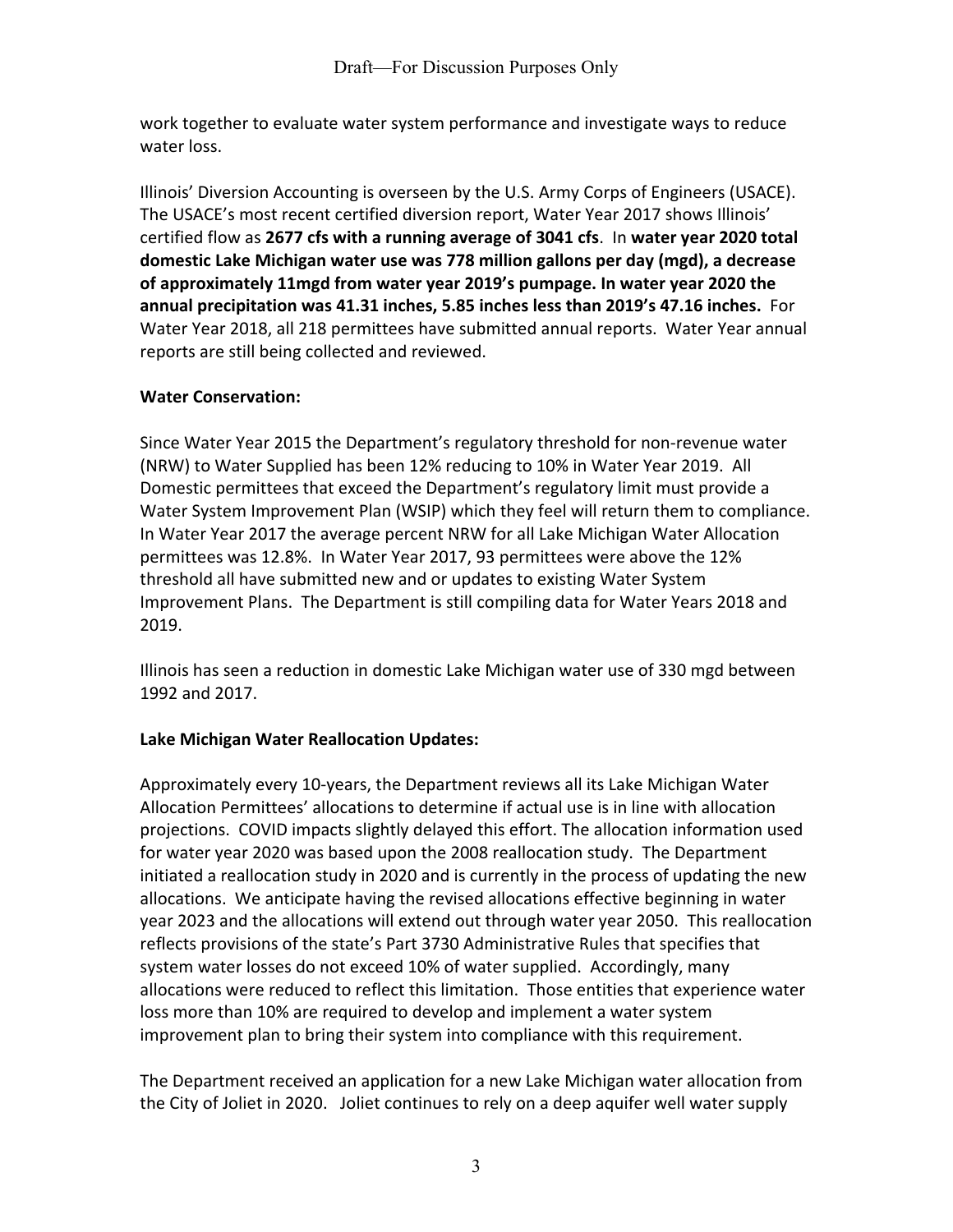that groundwater modeling efforts indicate will not be able to meet the City's daily demands by 2030. The Department reviewed the application and issued a decision to grant Joliet an allocation permit on September 1, 2021 (LMO-20-01). The Department Order allocates the city of Joliet 15.615 million gallons per day (mgd) in 2030 increasing to 18.604mgd in 2050. A special condition of Joliet's permit requires that Joliet reduce their non-revenue water percentage from 34.5% (as reported for 2019 in Joliet's application) to 10% or less before they begin using Lake Michigan water. Joliet anticipates that they will begin using Lake Michigan water in calendar year 2030.

The Department also recently received an application for a Lake Michigan water allocation from the Village of Lemont and staff has begun reviewing the request.

The Department held educational webinars on October 20<sup>th</sup> and 22<sup>nd</sup> related to the reallocation process and on December  $7<sup>th</sup>$  and 9th, 2021 explaining the Lake Michigan Allocation Program, especially for those communities still considering a petition to the state of Illinois for Lake Michigan water.

## **State Water Plan:**

Illinois is currently in the process of updating its State Water Plan despite COVID delays. This updated will include many Lake Michigan related issues including water supply, resiliency actions, and social justice matters.

# Water Supply Recommendations

Increase education and outreach related to water use and water conservation specially to disadvantaged and under resourced communities.

Simplify and improve annual water use reporting and data submittal processes including a shift to volume-based metrics from fiscal based metrics.

Expand IDNR Water Resources Lake Michigan Programs to include full time staff dedicated to working with all communities utilizing Lake Michigan Water, but especially under resourced and disadvantaged communities to assist them with their water supply system improvement plans and funding for those plans. Also work with the communities to improve water conservation programs. Implement water allocation fees to supplement program funding for these expanded program efforts.

Establish grant funds criteria as part of the state revolving fund operation and provide designated water system improvement plan implementation funding to under resourced and disadvantaged communities

# Lake Resiliency and Economics Recommendations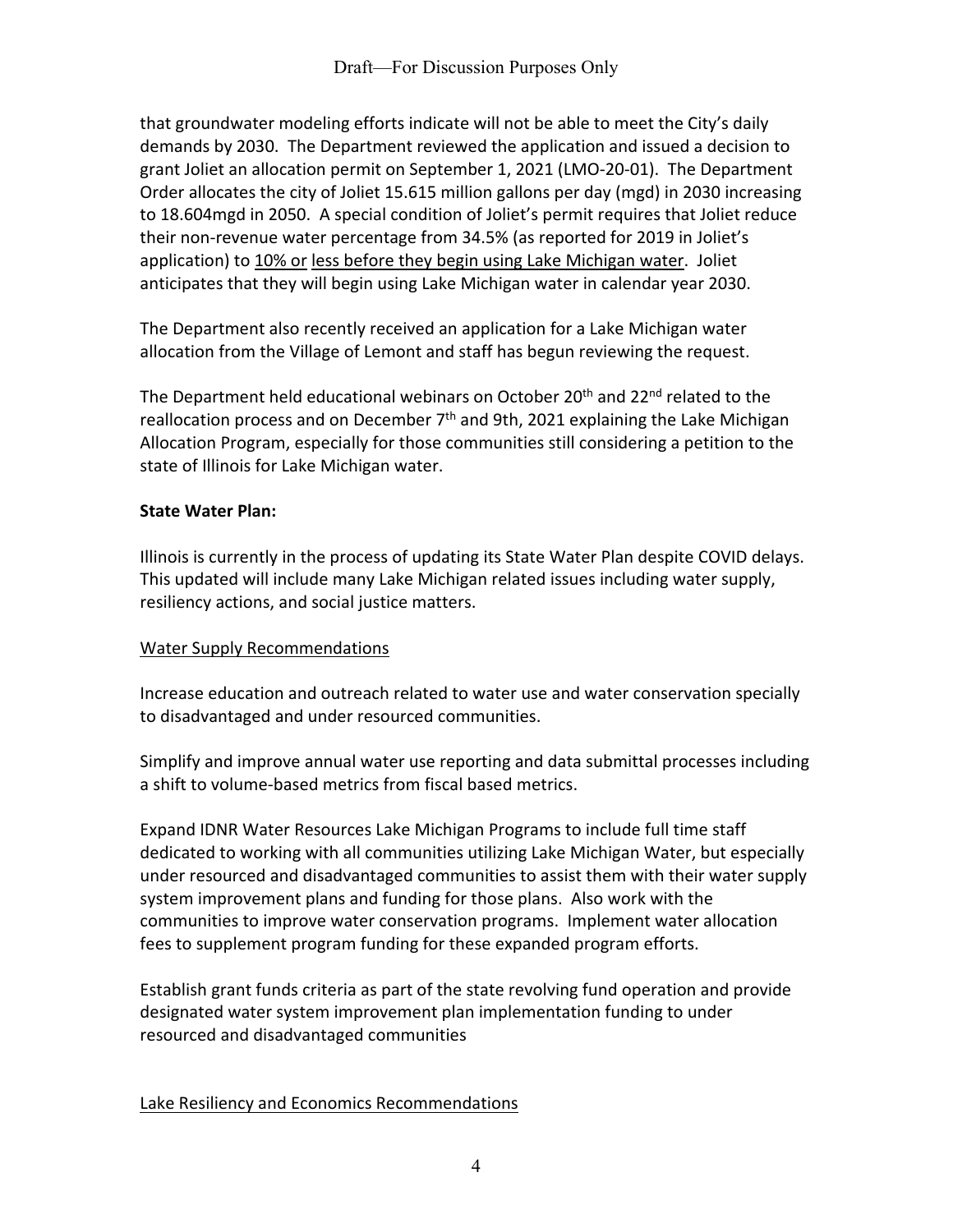Continue coordination with the Great Lakes Commission, NOAA, and the US Army Corps of Engineers to enhance coastal resiliency with a focus on regional breakwater protection for high lake levels

Support, increase, and promote sustainable coastal tourism and recreation opportunities including Great Lakes Cruise line industry access to Illinois ports

Promote increased maritime transportation of commercial goods between the Great Lakes and Gulf of Mexico via the Chicago Area Waterway

Protect, enhance, and restore important coastal habitats with an emphasis on public owned and accessible land and wetlands hydrologically connected to Lake Michigan

Improve economic viability and capacity of Illinois' Lake Michigan coastal ports, harbors, and marinas; promote resource-compatible development and community interests

### **Brandon Road:**

The state of Illinois signed a Preliminary Engineering Design (PED) Agreement in December 2020 with the US Army Corps of Engineers following a negotiated Intergovernmental Agreement with the state Michigan for a cost-share partnership to cover the required non-federal share of the PED Agreement. With ample fiscal and technological support from the state of Michigan, the state of Illinois continues to work with the US Army Corps of Engineers on Project Design for the Brandon Road Project and has completed 4 Design Charettes for the project. The project Design Team is currently weighing the pro and cons of both a "short" and "long" options of an engineered channel. The state of Illinois is also currently negotiating a right-of-access agreement and non-disclosure agreement with local property owner Midwest Generation to allow the state to enter their property at the project site to investigate geotechnical and environmental characteristics of the property. The project design team has met with navigation industry representatives 3 time thus far and has initiated the first of several public and stakeholder outreach newsletters and follow-up webinars. The Corps Engineers' Engineering, Research and Development Center (ERDC) in Vicksburg, MS has constructed a 1:100 scale existing conditions model of the Brandon Road Lock and Dam and the Des Plaines River in the vicinity of the lock.

The states of Illinois and Michigan also created a States and Provinces Forum with facilitation provided by Kearns and West Inc under contract with the Great Lakes Commission. This Forum provides representatives of the Great Lakes states with key project updates and transparency into project design issues. This forum is also working to collaboratively press for full federal funding of remaining project design and construction.

### **Indiana**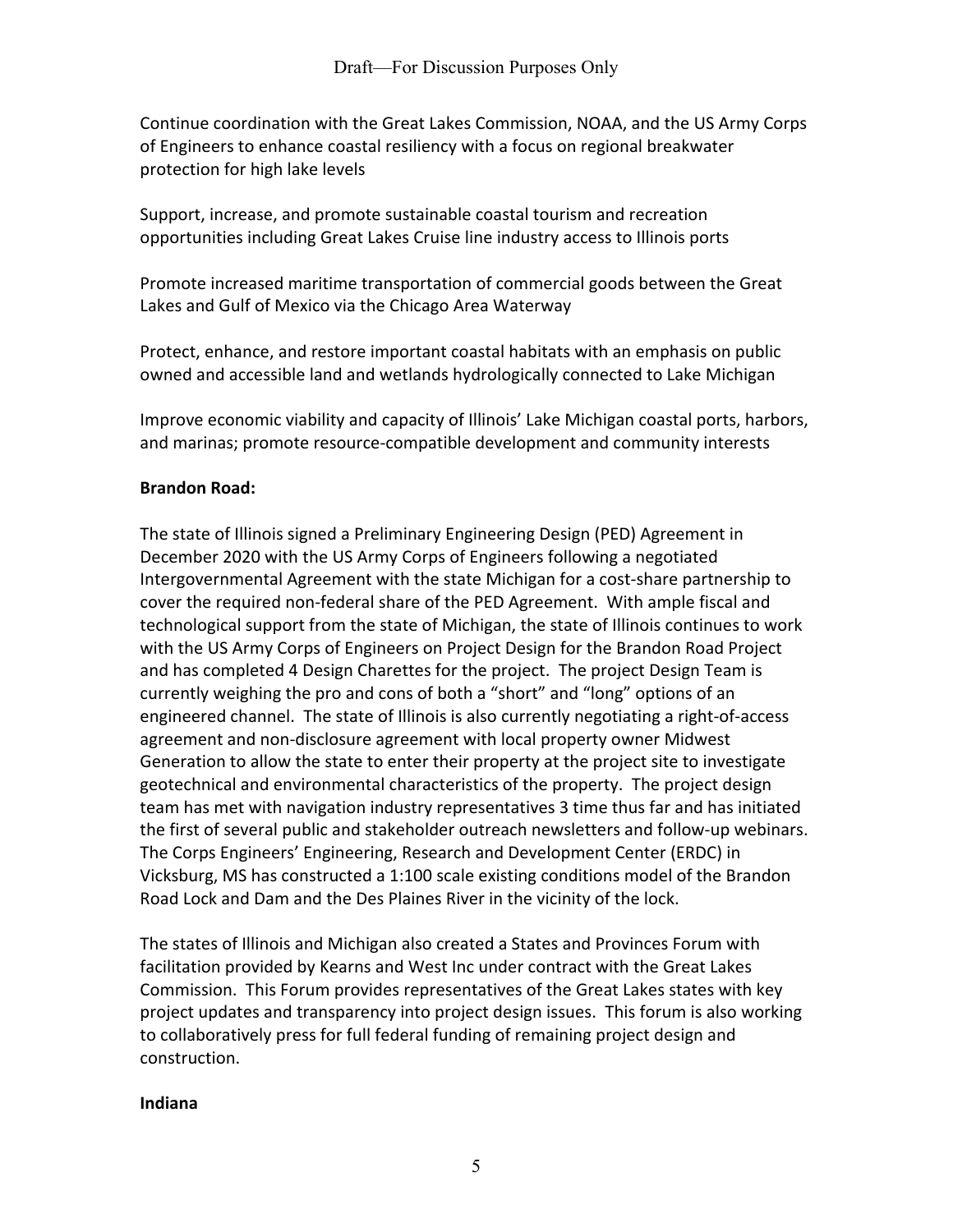Mr. Mueller submitted the following report:

## *Annual partnering meeting – IN State Agencies and US Army Corps of Engineers*

On December 10, 2021, Indiana State Agencies including the Department of Natural Resources, Department of Environmental Management, Department of Homeland Security and the Indiana Finance Authority will meet with Executive Leadership from the Louisville, Chicago and Detroit Districts of the US Army Corps of Engineers. The annual partnering meeting provides an opportunity to share programmatic updates, discuss Federal and State water management priorities and seek to improve process efficiencies. Topics of interest during this meeting will include:

- Federal Infrastructure Bill;
- Permitting of construction activities along the Lake Michigan shoreline; and,
- Opportunities to leverage state funding through USACE programs such as PAS, FPMS, etc.

### **Water Use in the GL basin - Indiana reporting year 2020**

- Currently there are 1057 Significant Water Withdrawal Facilities (SWWF) registered in the Basin.
- SWWF has the capacity to withdrawal 100,000 gallons a day.
- Have added about 20 new facilities in last two years, mostly irrigation
- Water use in the Basin for 2020- ~500 billion gallons total
- Decrease of about 250 billion gallons over the last 5 years, mainly driven by Energy Production/ Industrial use
- Nisource Baily station retired in May 2018 accounts for a significant portion of the reduction.
- Industrial decreases more gradual, likely due to conservation efforts, and portion of Arcelormittal Harbor East plant shut down in 2018.
- Of the 1057 SWWF:
	- $\circ$  1581 wells (a facility can have multiple wells / intakes) Accounting for 34 BG
	- o 250 surface intakes Accounting for 465 BG
- When you compare withdrawal vs. capacity:
	- $\circ$  SWWF total 19.2%
	- $\circ$  Surface 21.5%
	- $\circ$  Wells 8%

### **Michigan**

Mr. Clift submitted the following report:

The Michigan Departments of Environment, Great Lakes and Energy (EGLE), Natural Resources (DNR), and Agriculture and Rural Development (MDARD) continue to function during the COVID-19 pandemic with most of staff working remotely except for field and lab staff. Michigan's Water Use Assessment Program continues to work with the Water Use Advisory Council (WUAC) to advance and improve Michigan's Program. The WUAC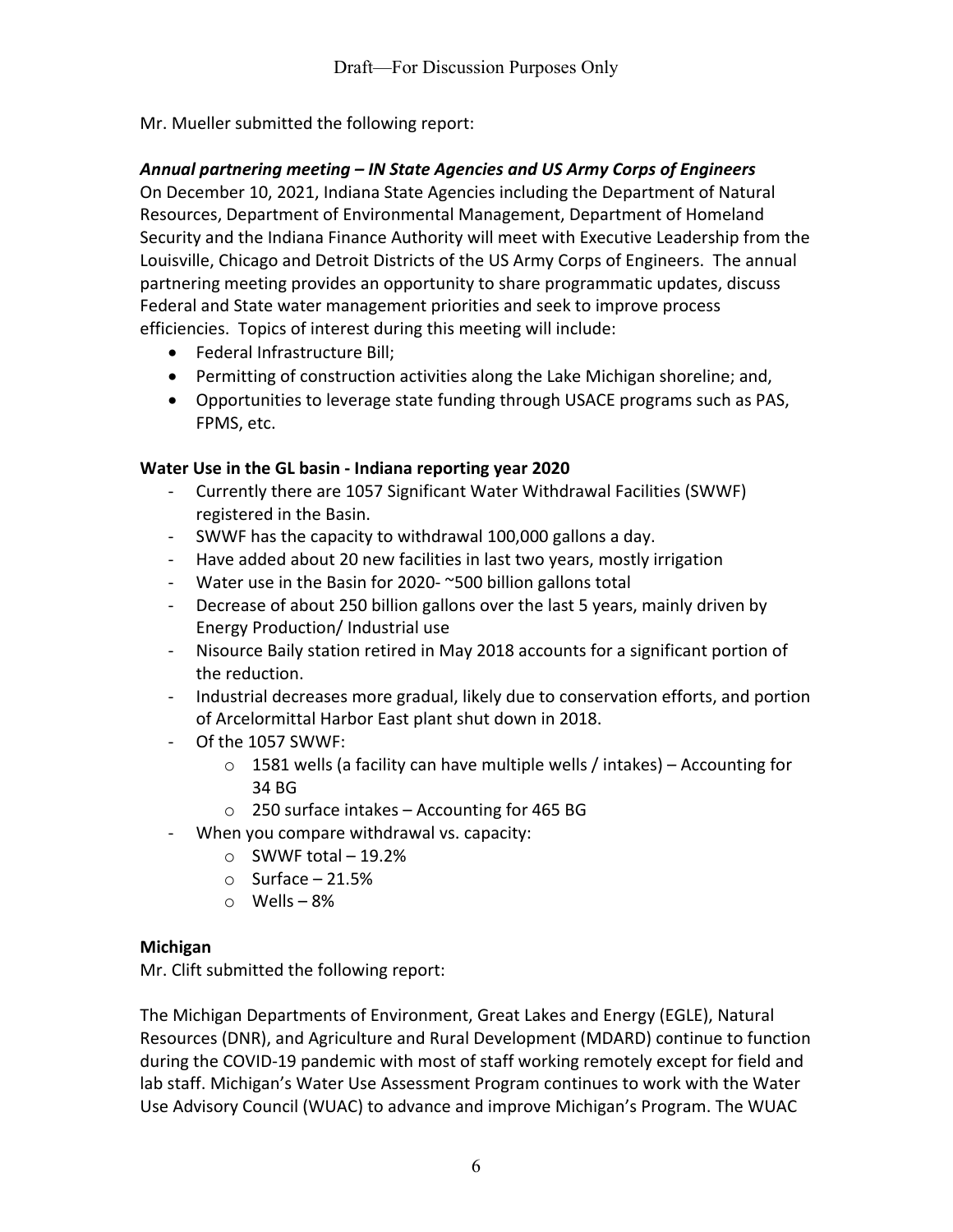submitted its first biennial report to the Legislature in December 2020. The WUAC's recommendations, reached by unanimous consensus, will advance and improve conservation, data collection, modeling, research, refinement and administration of the water withdrawal assessment process. In all, the recommendations include funding requests to the Michigan Legislature totaling \$5.2 million in Fiscal Year 2022 and \$4.9 million in Fiscal Year 2023. These recommendations are with the Michigan legislature for consideration.

The WUAC's Models Committee also has a technical work group studying the issues involved with tracking cumulative stream flow depletions from the headwaters to the mouths of the rivers discharging to the Great Lakes. These issues include revising return flow estimates for various water use sectors. The Models Committee is also reviewing recent research to determine if there is a more appropriate method of apportioning stream flow depletions from large quantity groundwater withdrawals between nearby stream reaches. To date, over 7,600 large quantity withdrawals have been registered through Michigan's program. The program recently hired additional staff to focus on site specific reviews and an additional groundwater modeler.

Michigan has continued its focus on addressing the impacts of climate change, including high water levels, reducing the state's carbon footprint, and addressing aging water infrastructure. All of this work is done through the lens of environmental justice, equity, diversity and inclusion. To date, nearly \$1 billion in infrastructure grants and lowinterest loans have been authorized to Michigan communities in 2021, marking an almost six-fold increase in funding since 2018 from the State Revolving Fund.

The development process for the *MI Healthy Climate Plan*, a comprehensive plan meant to protect public health and the environment while helping to develop new clean energy jobs by making Michigan fully carbon-neutral by 2050, has been ongoing. The Michigan Council on Climate Solutions, a multistakeholder group created to advise EGLE in the development of the *MI Healthy Climate Plan*, has held numerous meetings over the last months. Topic-specific recommendations from the Council are out for public comment and listening sessions were held December 1st and 2nd to gather input on the recommendations. The Plan in expected to be released in Spring 2022.

Michigan submitted its 2021 Water Conservation and Efficiency Program Annual Program Assessment. A few highlights from this year's report include EGLE's efforts to advance a number of projects related to the water energy nexus. The Water Energy Nexus project led by the Michigan Municipal Association of Utility Issues was created to quantify the energy used to treat and pump drinking water to end users, in order to determine how much energy could be saved if service line leaks were reduced. Initial results show the potential to save over 21 billion gallons of water a year and enough energy to power 5,000 homes for year by reducing service line leaks.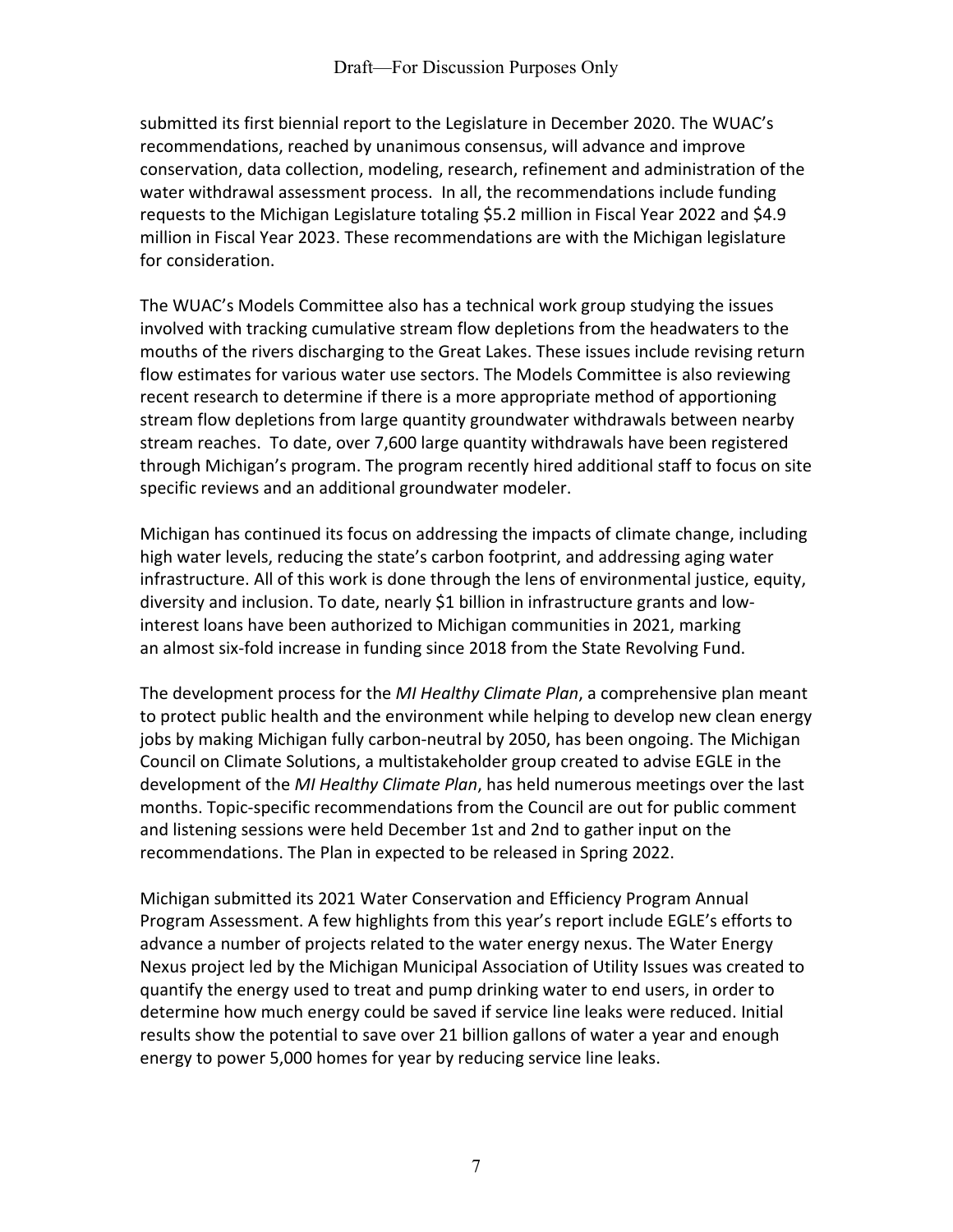The WUAC created a standing subcommittee, the Water Conservation and Efficiency Committee (WCE), which has been meeting monthly to improve and enhance Michigan's water conservation and efficiency program and support sustainable water use. The WCE has been working with a Dow Sustainability Fellows Team to assess Michigan's new and existing climate, energy, and water infrastructure programs and initiatives to identify opportunities to further advance Michigan's water conservation goals and objectives.

The Office of the Clean Water Public Advocate has continued its Focus on Water Initiative including completing the Water Leak Pilot in the cities of Benton Harbor and Highland Park to reduce water waste, save energy and save money for residents. Initial data has shown that in Highland Park half of homes with completed repairs have reduced residents' water consumption by 50% or more. The project work is still ongoing but has been well received by the communities, and lessons learned will be applied to future projects.

EGLE's Office of the Great Lakes and Michigan Sea Grant are co-funding a project to develop a Water User Committee (WUC) guide and convene the first WUCs as case studies. The competitive review process has been completed, and a project team has been selected for approval by the National Oceanic Atmospheric Administration. The WUC guide will be developed using a stakeholder-driven approach with surveys and focus groups to successfully incorporate the diverse perspectives of the state's water users and builds capacity for local collaborative governance of water resources in Michigan. The project will begin in February 2022.

Michigan continues to pursue opportunities to improve data collection and sharing to manage state's surface water and groundwater resources. This year EGLE has begun to coordinate and collaborate across divisions to understand what we already know about groundwater quality and quantity and what data gaps exist. Mapping is an important component for the development of a comprehensive and collaborative groundwater framework for Michigan. Presently, data related to groundwater exists in many locations, but it is difficult to share or access outside of its host location. As part of this effort, EGLE has begun a mapping project of existing groundwater data from databases within the department. This is the first step in moving to a more complete compilation of the department's groundwater data in a visual format to gain a greater understanding of Michigan's groundwater resources.

EGLE also has two pilot projects with Michigan State University which will be complete by March 31, 2022. The first pilot project involves using transit sonar surveys to map the bathymetry of inland lakes more accurately in Michigan. Michigan has approximately 16,000 inland lakes that have areas of at least five (5) acres. Only 2,700 of those lakes have bathymetry maps, most of which date from the 1940s and 1950s, prior to the widespread use of sonar technology for bathymetry mapping. The other pilot project involves using geographic information system (GIS) analyses to edit out non-perennial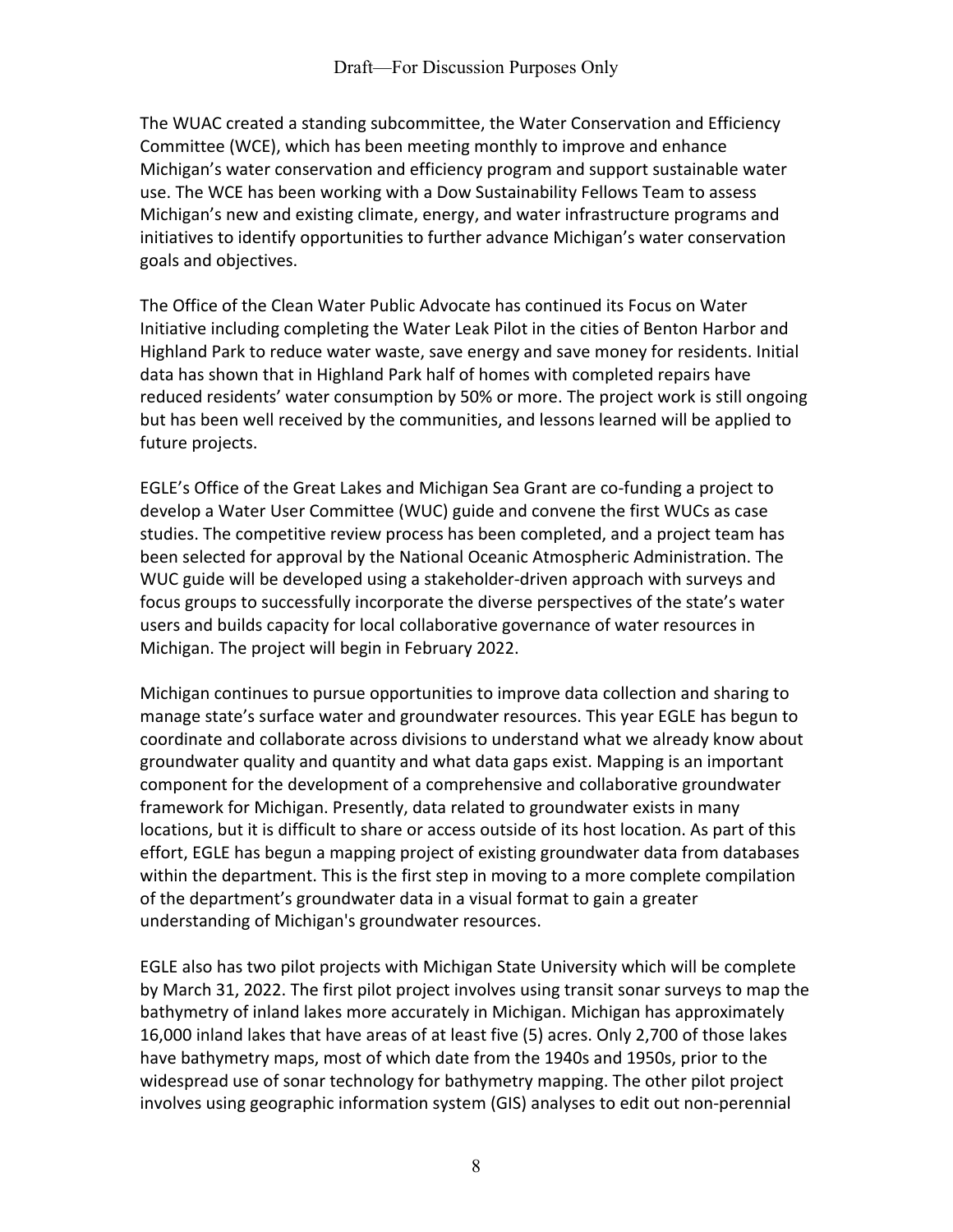stream reaches from the high-resolution National Hydrography Dataset. Teams field verify stream those stream reaches using EGLE's procedure for conducting perennial versus non-perennial stream evaluations.

#### **Minnesota**

Mr. Richards submitted the following report:

OVERVIEW OF WATER USE IN MINNESOTA'S LAKE SUPERIOR BASIN

- There are currently 151 active water appropriation permits in the Minnesota Lake Superior Basin.
- Most of Minnesota's water use in the Basin is for industrial uses, power generation and Public water supply.
- Over the past three years, water use (withdrawals) for industrial and power generation purposes has declined markedly, while public water supply withdrawals remained fairly constant.
- Minnesota's non-hydropower withdrawals totaled 218 million gallons per day.
- Minnesota's diversions outside the basin totaled 15 million gallons per day. All diversion amounts in 2020 are from existing activities that were in place at the time of the Compact.
- The pandemic caused some local industrial market decline and industrial water use was down in the Lake Superior basin. The DNR Water Conservation Report shows that statewide, the change in residential vs. non-residential water use during the pandemic is fairly dramatic. From 2019 to 2020, residential water use increased approximately 8% in Minnesota and non-residential water use decreased nearly 5%.

#### RESTORATION, DROUGHT AND EDUCATION WORK

- Four important habitat restoration projects were completed in 2021 within the St. Louis River Area of Concern (SLRAOC) near Duluth. Over the last three years, about 230 acres of coastal wetland habitat were restored by the DNR at the Kingsbury Bay and Grassy Point sites, at a combined cost of \$18 million. *(See page 10 of the 2021 Water Conservation Report for details).*
- At least 17 other restoration and sustainability projects are funded and underway.
- In the basin, moderate to Extreme drought conditions persisted through November. Over the summer, stream flows dropped below minimum protective flow levels throughout much of the basin, resulting in temporary permit suspensions. Most permits have now been reinstated.
- November 2021 is the third-straight month of Lake Superior being well below average water level. The lake usually declines from September to April and then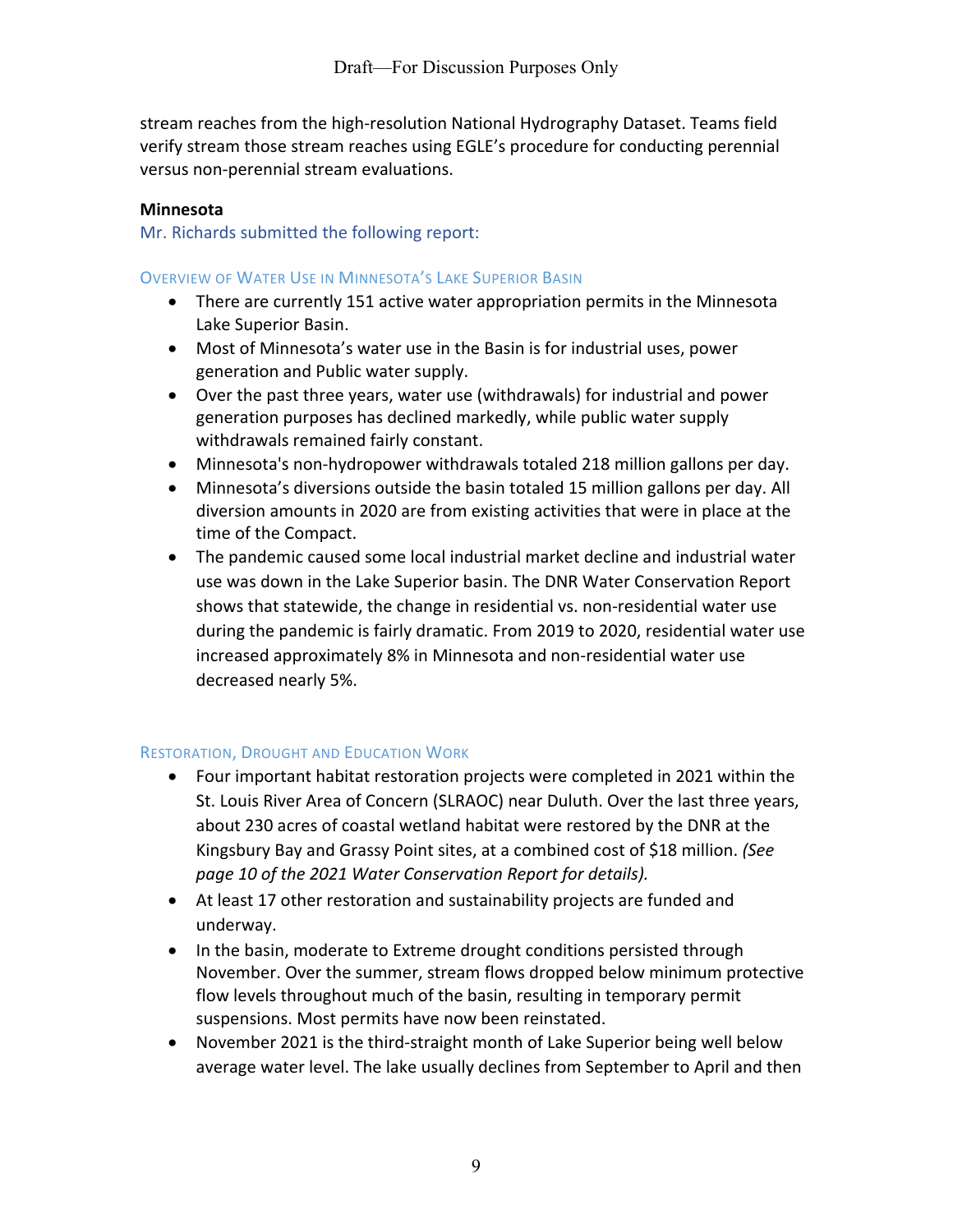rises over the summer. Lake Superior is now 2.4 inches below the average for Nov. 1 and is 11.4 inches below the lake's level in 2020.

• Minnesota DNR staff gave a lightening presentation at yesterday's Great Lakes Science Team on the state's Water Conservation Reporting System.

#### **Details on Minnesota Water Use (prepared and submitted by Sean Hunt)**

The Minnesota portion of the Lake Superior watershed encompasses approximately 6,800 square miles.<sup>[2](#page-9-0)</sup> Major river watersheds in the basin include the Cloquet, Nemadji and St. Louis River systems, as well as the north shore tributaries to Lake Superior. Excluding in-stream hydroelectric water use (2,131 mgd or 8,066 mld), the total withdrawal amount from the basin for Minnesota was 1,866 mgd (7,065 mld), a decrease of 19 percent from the total withdrawn amount for 2019 (2,318 mgd or 8,775 mld). This change in use is largely due to a decrease in water use for off-stream hydroelectric power production, which is the sector with the greatest water use (1,648 mgd or 6,239 mld in 2020). The second largest use sector is self-supply industrial at 148 mgd (561 mld), which also decreased in use from 2019 and contributed to the overall decrease in Minnesota water use.

<span id="page-9-0"></span><sup>&</sup>lt;sup>2</sup> Minnesota Pollution Control Agency.<https://www.pca.state.mn.us/water/watersheds>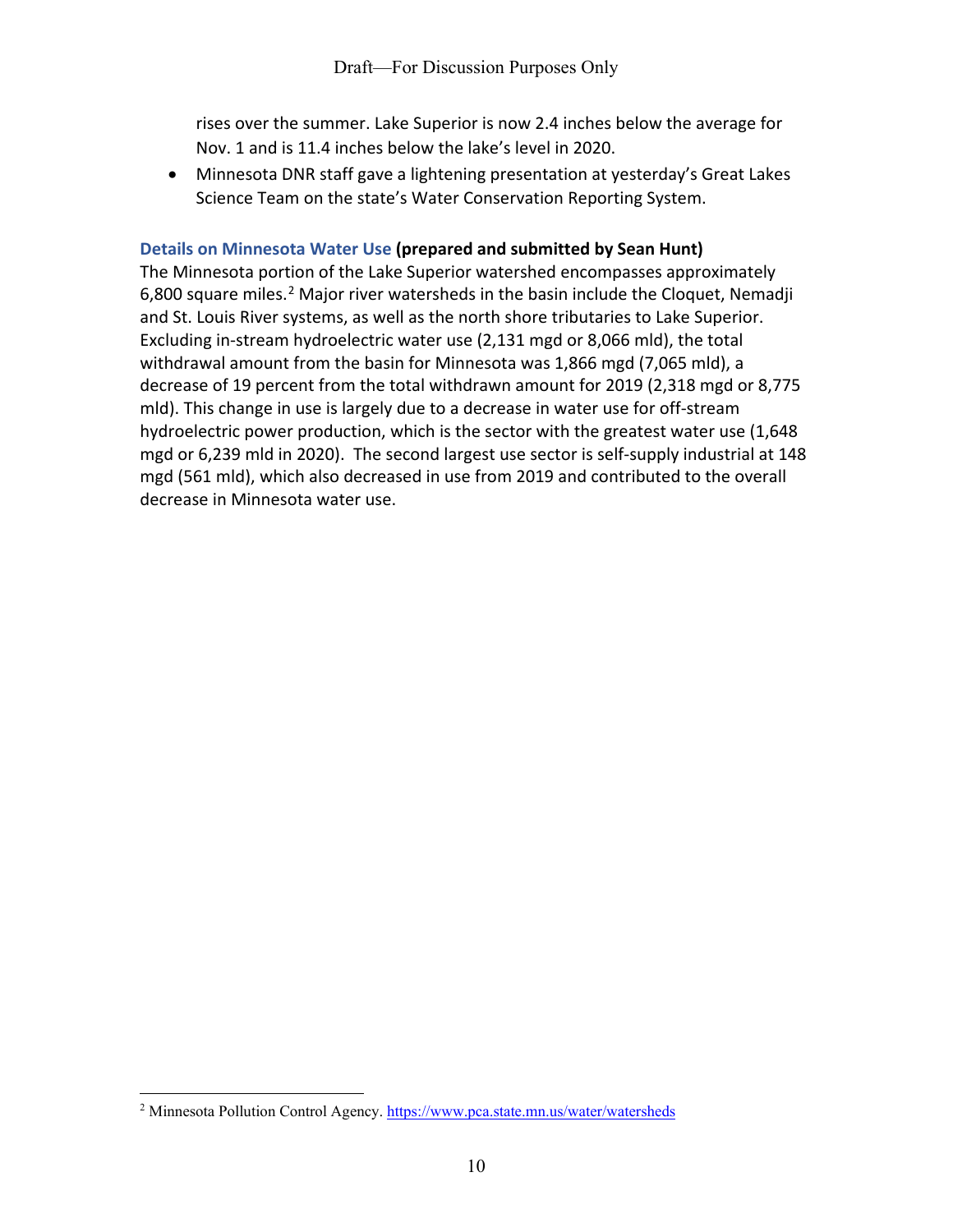

**Figure 20**. Minnesota water withdrawals by sector the last five years (excluding in-stream hydroelectric water use)

95 percent of total withdrawals came from other surface water within the Lake Superior watershed (1,777 mgd or 6,727 mld), while less than 5 percent, or 84 mgd (318 mld), came from Lake Superior. Less than 1 percent of withdrawals (5 mgd or 20 mld) were groundwater withdrawals. The large relative use of 'other surface water' comes from water use for off-stream hydroelectric power production along the St. Louis River.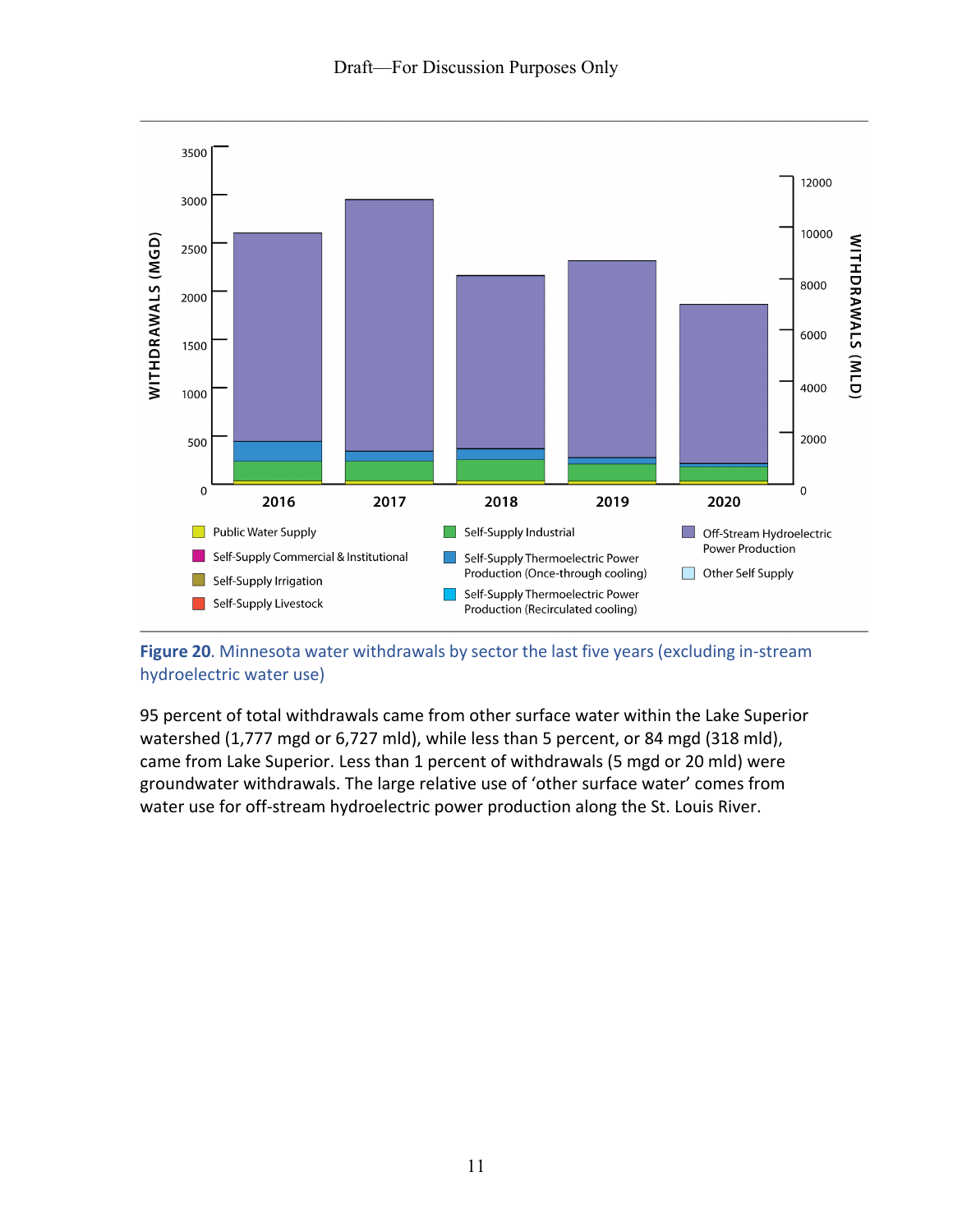The total reported diversion amount of 15 mgd (56 mld) was almost exclusively for selfsupply industrial purposes. A small amount of the outgoing diversion (0.03 mgd or 0.1 mld) was also reported for the self-supply irrigation sector. Total consumptive use was 19 mgd (71 mld), the majority of which was for industrial purposes (15 mgd or 56 mld).



#### **Figure 21**. Minnesota consumptive use by sector the last five years

The water use data was provided by the Minnesota Department of Natural Resources, which collected measured water use data from water withdrawal permit holders with 100 percent reporting compliance from permitted water withdrawal facilities. Notable changes from 2019 water use by Minnesota facilities include:

- A 50 percent (32 mgd or 120 mld) decrease in water use for thermoelectric power production (once-through cooling) due to decreased use at two utilities, consistent with standard fluctuations and market demand.
- A 16 percent (28 mgd or 197 mld) decrease in self-supply industrial sector water withdrawals, with corresponding decreases in consumptive use (3 mgd or 11 mld decrease). This reduction is largely attributed to reduced water use for mining.
- A 19 percent (391 mgd or 1480 mld) decrease in withdrawal for off-stream hydroelectric power production, a change resulting from normal fluctuations in river flow.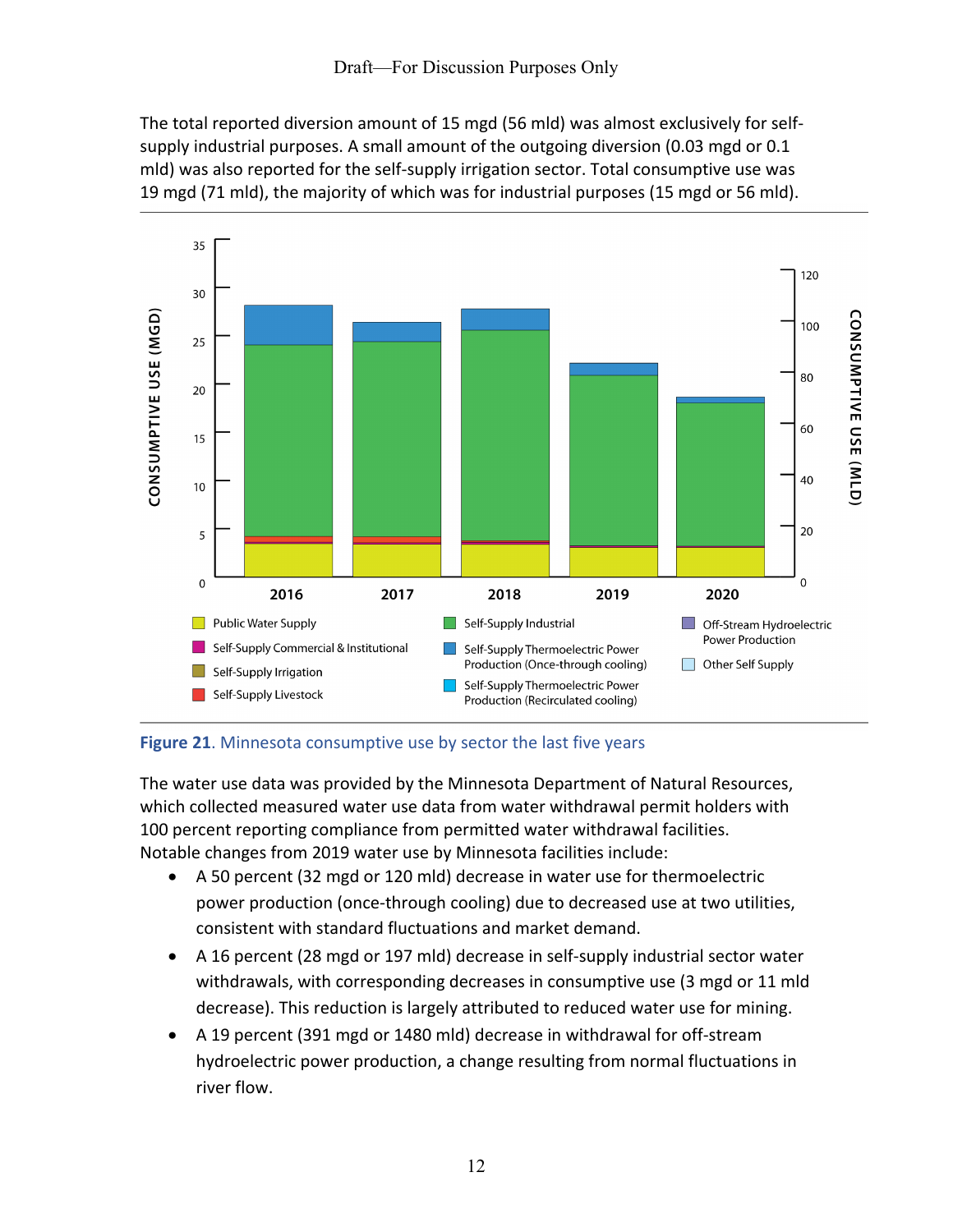Draft—For Discussion Purposes Only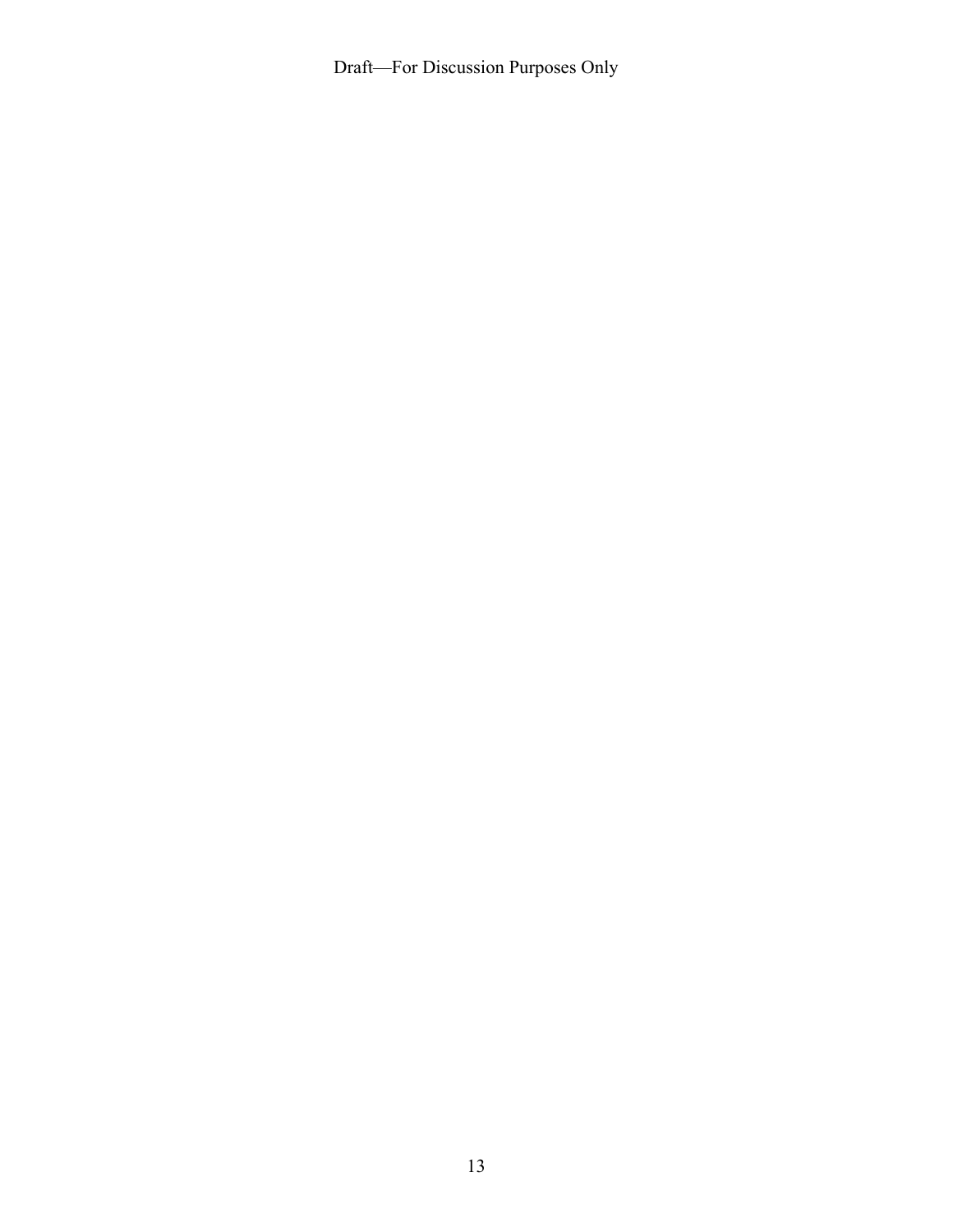#### **New York**

Mr. Zelazny submitted the following report:

Water Withdrawal Permit program. NYS DEC's Division of Water currently regulates by permit or registration all water withdrawal systems with the capacity to withdraw 100,000 gallons per day or more within the Basin. This includes 695 actively reporting facilities within the Great Lakes Basin and through ongoing permit enforcement we have achieved 100% compliance in required reporting. Each permit has required the submittal of a water conservation plan. The main objective of the plan is to promote implementation of the most environmentally sound and economically feasible water conservation measures. Components of these plans must include, at a minimum, 1) customer and source metering, 2) water auditing, 3) leak detection and repair and 4) outdoor water use management.

A couple additional updates related to our water resource management include:

Drinking Water Source Protection Plans (DWSP2). This program pairs communities with department staff and consultants at no cost to evaluate potential threats/contaminants through the development of an overview of their water supply system. Communities, with special emphasis on Environmental Justice communities, then work with staff to identify protection and management methods as well as an implementation timeline all specific to their municipality. Participants typically develop a Project Management Team made up of community stakeholders, local government officials, and agricultural/industrial/business representatives to develop and promote implementation of the Plans. The thing I like most about this program is that it puts local officials in the driver's seat to learn about and protect their own drinking water sources while building capacity by working side by side with state staff and consultants. Communities with approved plans also receive extra credit for the state's Water Quality Improvement Program grant program. DEC runs this program in conjunction with DOH, DOS, and Agriculture and Markets.<https://www.dec.ny.gov/chemical/115250.html>

Community Impact Grant program (CIG). Although this program is not specific to water use and conservation, State funds are available from the Department of Environmental Conservation's Office of Environmental Justice to qualified community-based organizations for grant-based projects that address the exposure of underserved communities to multiple environmental harms and risks. Applicants are able to apply for amounts up to \$100,000.

These grants have helped to: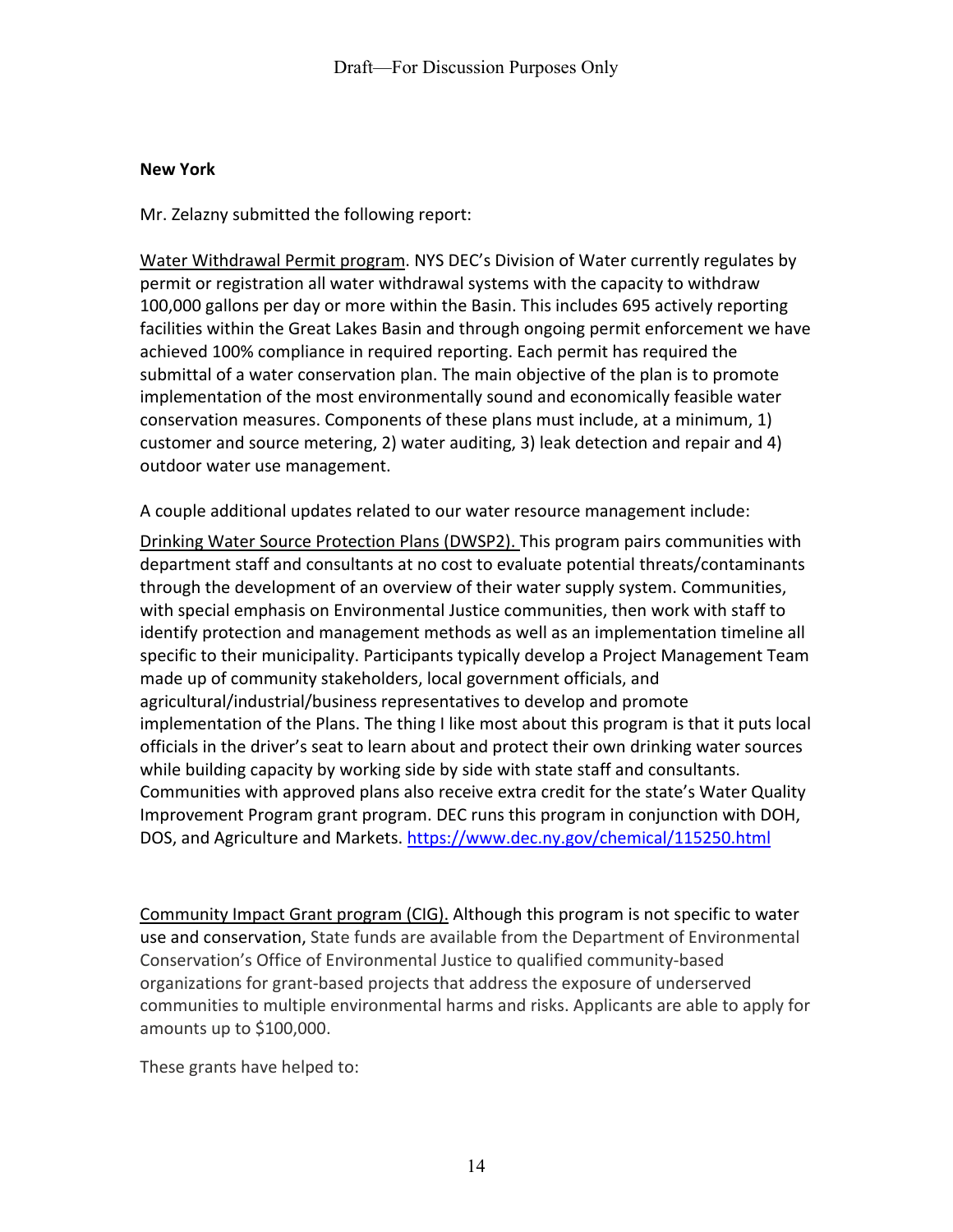- Empower and involve economically disadvantaged communities into finding solutions to public water supply contamination, developing alternate or back-up supplies, and promoting innovative water conservation methods;
- Engage residents in addressing and understanding environmental challenges they face; and
- Provide opportunities for improving community health, safety, and sustainability.

To be eligible for the grant they must be a community group working on a project that is located in or serves an environmental justice community. <https://www.dec.ny.gov/public/31226.html>

### **Ohio**

Director Mertz submitted the following report:

The Ohio Department of Natural Resources ("ODNR") collected and compiled data on Ohio's 2020 Lake Erie Basin water withdrawals, consumptive uses, and diversions pursuant to The Great Lakes Water Resources Compact protocols ("the Compact"). ODNR staff submitted this report to the Great Lakes Commission for the Great Lakes Water Use Database.

Over 99 percent of registered Water Withdrawal Facilities within the basin completed and returned their annual water use reports. We hope to collect the remaining few by the end of the year with the help of the Ohio Attorney General's Office.

Registrations and Permitting for 2021:

- No new diversion permits were applied for or issued within the Lake Erie Basin.
- On October 6, 2021, the Chief of the ODNR Division of Water Resources received a Water Withdrawal and Consumptive Use Permit Application (Application) from AquaBounty Farms Ohio, LLC for a proposed well field near Pioneer, Ohio with a new capacity for ground water withdrawals in the Lake Erie watershed of 3 million gallons per day (gpd) for use at its planned aquaculture facility. The Application is currently under review.
- No new Water Withdrawal Registrations were applied for within the Lake Erie Basin.

Ohio's Annual Water Conservation & Efficiency Program Review document was compiled and submitted to the Regional Body and Compact Council.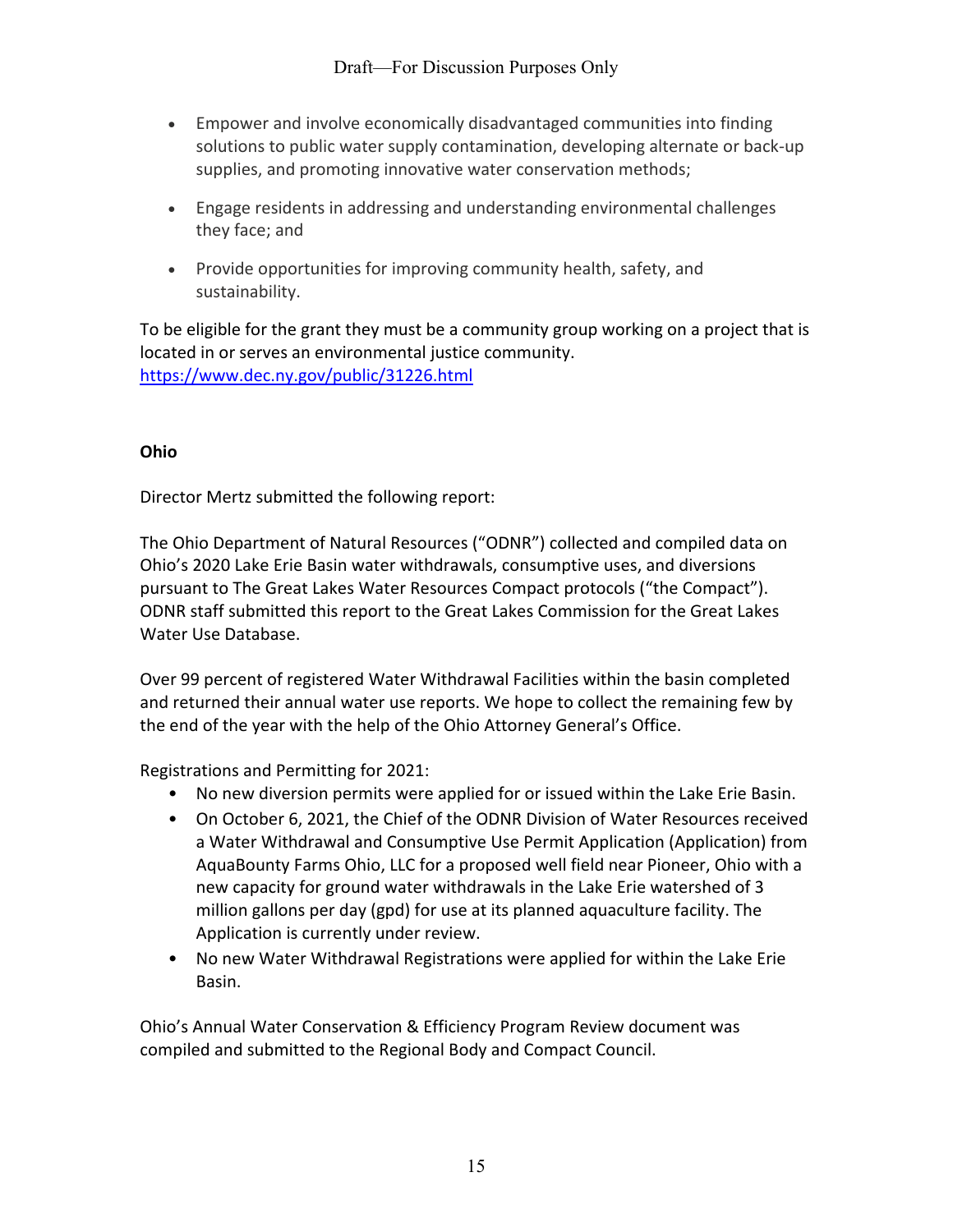ODNR staff is currently working on two new web applications that will be made available to the public on the Division of Water Resources webpage.

- A new online water withdrawal reporting website for new and existing registered water users. This application is expected to improve the accuracy of reported data by automatically checking for typos and inconsistencies within the data, and reduce the time required to input data into the Water Withdrawal Database.
- A new online facility locator application which will allow for water users or interested parties to access facility locations and their accompanying water withdrawal information.

ODNR staff continued its membership with the Concentrated Animal Feeding Facility Advisory Committee. This committee advises the Ohio Department of Agriculture on problems the state faces with large-scale livestock farms. The current focus is on fertilizer contaminants and algae blooms in North West Ohio.

ODNR is pleased to announce its Water Withdrawal Atlas of Ohio. The atlas concisely summarizes the data collected from the Water Withdrawal Facility Registration Program to assist in answering commonly asked questions regarding water use and to promote conservation focused initiatives by providing a clearer understanding of how water is used in Ohio, where water is withdrawn from, and how water use varies in different regions across the state. Understanding these factors can inform conservation solutions for the entire state as well as localized initiatives that support communities and watersheds.

Users of the Water Withdrawal Atlas can choose to view water withdrawal information by county or by basin. In each breakdown of the state, the same data is provided:

- All quantities are presented in millions of gallons.
- Withdrawals by source a table displays the amounts (MG) and percentage of water withdrawn from surface and ground water sources for the reported year. Additionally, percentages are presented in an accompanying pie chart.
- Location of the county/basin within the state of Ohio.
- Location of water withdrawing facilities within the selected county/basin that are required to report to ODNR under ORC 1521.16 are color coded by surface water or ground water withdrawal operations.
- Withdrawals by use category reported withdrawals in Ohio are grouped into one of eight water use categories (agriculture, golf courses, hydro fracturing, industry, mineral extraction, miscellaneous, power, and public utility). Withdrawals for the given year and county/basin are graphed according to use category. Additionally, a table of exact water withdrawal amount and source is provided for each usecategory.
- Water withdrawal trends a graph showing historical surface and ground water withdrawals by year since 1990, when the program began.

In 2019, ODNR shared Governor DeWine's new H2Ohio initiative, which is a water quality initiative to ensure safe and clean water for all Ohioans. The Governor, the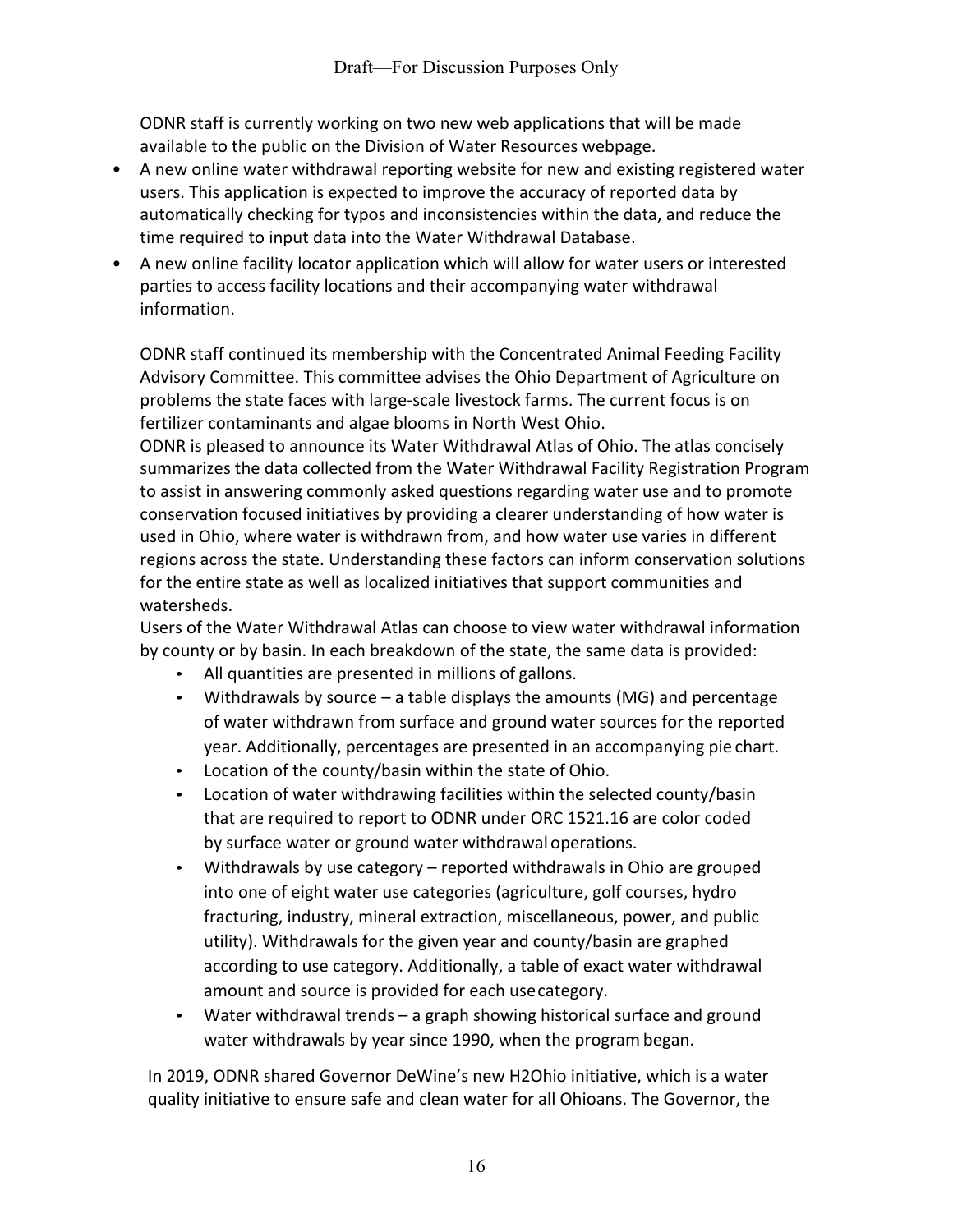Ohio Department of Agriculture, the Ohio Department of Natural Resources, the Ohio Environmental Protection Agency, the Lake Erie Commission, and many partners, including the Ohio Agriculture Conservation Initiative (OACI) have worked together to invest in projects across Ohio that will reduce nutrients and provide other long-term economic and water quality benefits to communities statewide. This program is a comprehensive, data- driven approach to improving water quality and is focused on reducing phosphorus, creating wetlands, addressing failing septic systems, and preventing lead contamination.

Some of the progress to date includes the following initiatives:

- Total investments rose to \$89.5 million with over 30 nonprofit conservation partners engaged- and rising.
- Total projects rose to 72, with 62 of them in the Lake Erie Basin
- Private landowners are now eligible for additional funding through ODNR's Water Quality Incentive Program. Through this no cost share competitive application process, the Program provides a payment of \$2,000 per acre for new Lake Erie wetlands and forested riparian buffers to help improve water quality in the Lake Erie watershed. Projects can include, but are not limited to, the restoration and enhancement of wetlands, coastal marsh and floodplain reconnection, capturing storm water, and stream bandimprovements.
- With the success of the initial projects in the Western Lake Erie Basin, the program is now expanding into other reaches of the Lake Erie Watershed. Governor DeWine also announced that \$5 million in grants now available for wetland projects in the Ohio River Basin.

H2Ohio by the numbers: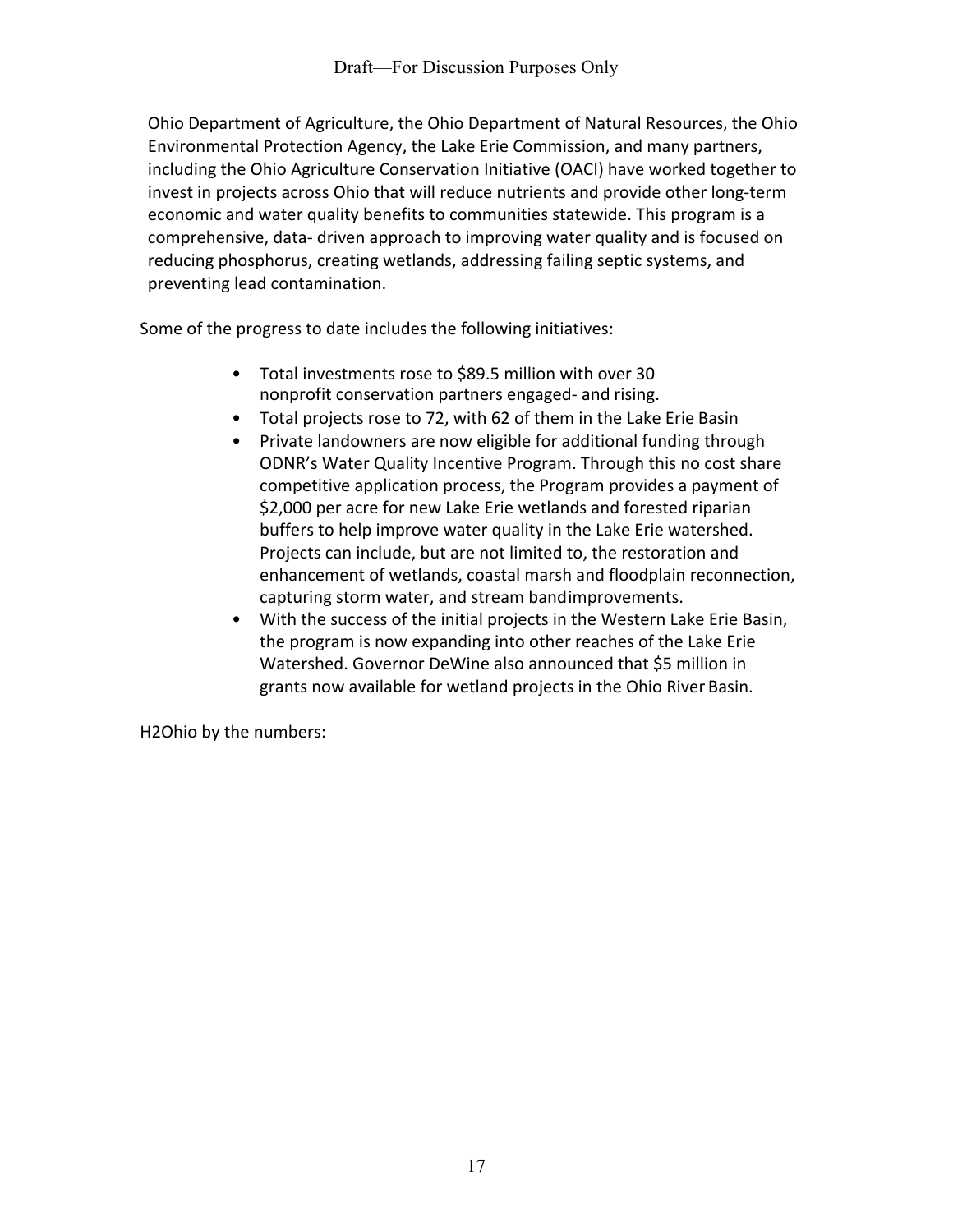## Draft—For Discussion Purposes Only



#### **Ontario**

Ms. Keyes submitted the following report:

In June of this year, our Ministry of Natural Resources and Forestry merged with the Ministry of Northern Development and Mines to become the Ministry of Northern Development, Mines, Natural Resources and Forestry. Through this process, we were appointed a new Minister, the Honorable Greg Rickford, who also oversees Ontario's Ministry of Indigenous Affairs this new integrated Ministry, we remain committed to responsible use of our natural resources, including protecting the waters of the Great Lakes – St. Lawrence river basin and delivering on Ontario's commitments under the Great Lakes – St. Lawrence River Basin Sustainable Water Resources Agreement in partnership with the Ontario Ministry of the Environment, Conservation and Parks. It is also worth noting that in June 2022 there will be an Ontario provincial election. At a strategic level, Ontario is currently reviewing its overarching Great Lakes Strategy for the province that covers the full spectrum of great lakes issues. The *Great Lakes Protection Act (GLPA), 2015* strengthens the province's ability to restore and protect the Great Lakes and St. Lawrence River, as well as the rivers and streams that flow into them. Ontario's Great Lakes Strategy was first released in 2012. The GLPA requires Ontario to report on progress made under Ontario's Great Lakes Strategy every three years. The first report on Progress was released in 2016. Ontario is also required to undertake a review of its Great Lakes Strategy every six years. A review of the Great Lakes Strategy is currently underway. The ministry is also working on the second progress report on the 2012 Great Lakes Strategy, which is expected to be released in the coming months. In preparing a renewed Great Lakes Strategy, Ontario is engaging the Great Lakes community to gather input on priorities to further the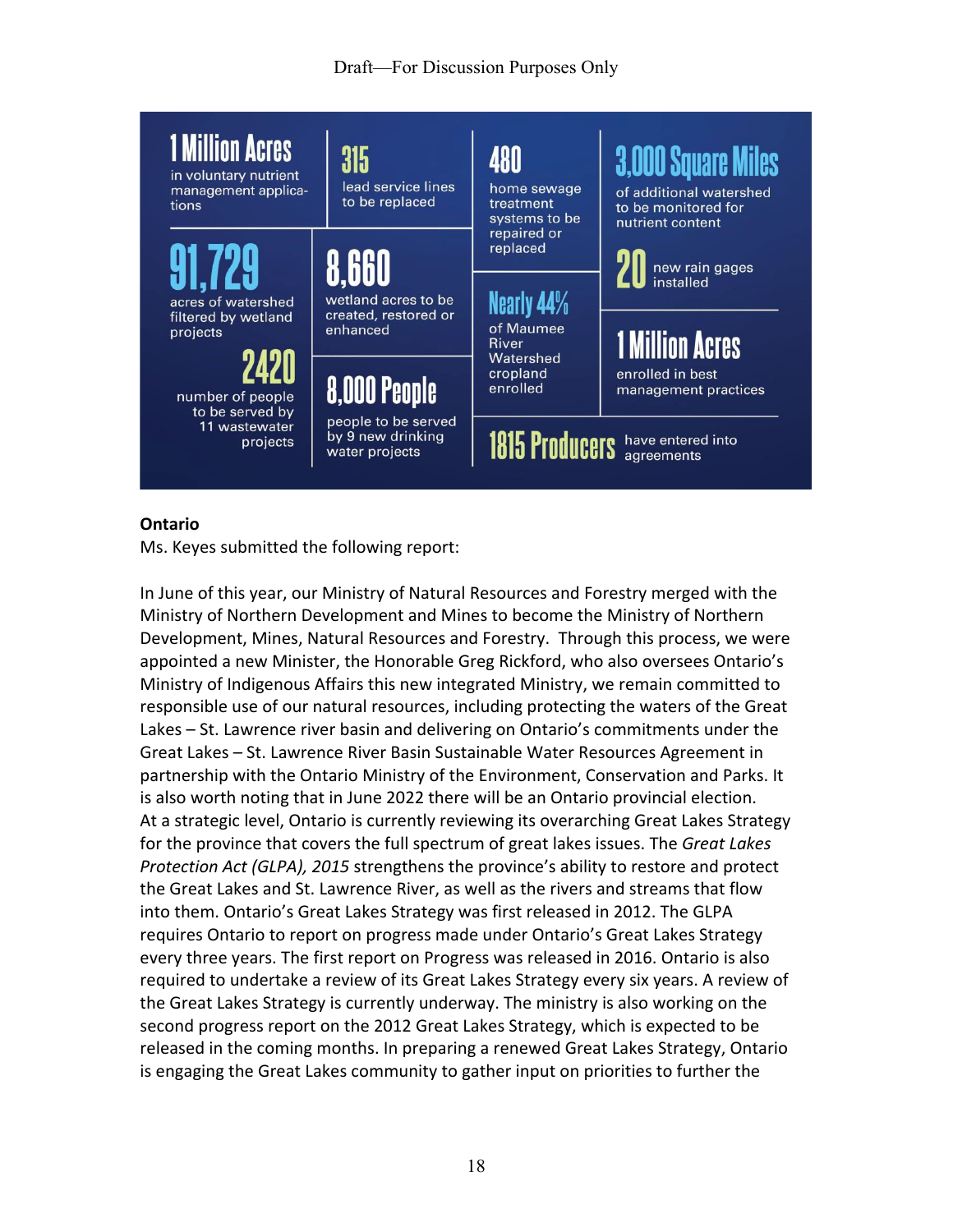environmental, social and economic health and well-being of the Great Lakes basin for present and future generations.

In line with this strategy, Ontario administers a Great Lakes Local Action Fund that provides up to \$50,000 for innovative projects with a positive environmental impact on the Great Lakes and their communities. In 2021, 44 projects have received a total of \$1.9 million dollars. All projects are currently underway, and are being led by community-based organizations, municipalities, conservation authorities and Indigenous communities and organizations across Ontario. Ontario is preparing to launch a second round of the Fund soon.

As mentioned in June 2021 update, this year Canada and Ontario signed a new 2021 Canada- Ontario Agreement on Great Lakes Water Quality and Ecosystem Health (2021 COA). The Agreement is effective June 1, 2021 to May 31, 2026 and sets out specific actions that each government will take as they work together to restore, protect and conserve the Great Lakes. The focus of the COA is on water quality, but it recognizes the link between water quality and quantity. Commitments in the groundwater annex of the COA include developing an improved understanding of groundwater-surface water interactions. Related priorities for provincial science include: supporting the development of surface water-groundwater conceptual and numerical models at Great Lakes, basin, watershed and aquifer scales; undertaking and promoting monitoring and research to improve understanding of groundwater influences on Great Lakes water quality and ecosystem health; maintaining provincial integrated groundwater-surface water-climate change monitoring.

A successful monitoring season undertaken by Ontario's Ministry of Environment, Conservation and Parks (MECP) during 2021 is just coming to an end. Working with staff at the Great Lakes Observing system, Ontario successfully implemented data loggers that directly send data being generated at one of our Lake Erie water monitoring buoys to the Seagull Platform for real time data sharing on the Great Lakes Observing System - the first buoy to do this. MECP intends to focus scientific studies on the western basin of Lake Ontario over the next 5 years to study urban inputs of pollutants to the lake and their effects to nearshore water resources and better understand the ecology of the land-lake interface in this area of substantial population growth.

This past summer Ontario completed its 2020 Water Management Use Report to the Great Lakes Regional Water Use Database. Only minor data variations were seen compared to the previous year's reported data from 2019, including a less than 0.5 percent change in report water withdrawal volumes and an increase in consumptive use primarily related to the irrigation water use sector due to the dry conditions in 2020. There was about a 93 percent reporting compliance rate by facilities through the province's Permit to Take Water program. This is a lower than usual compliance that may be due in part to the measures taken by Ontario to ease pandemic pressures for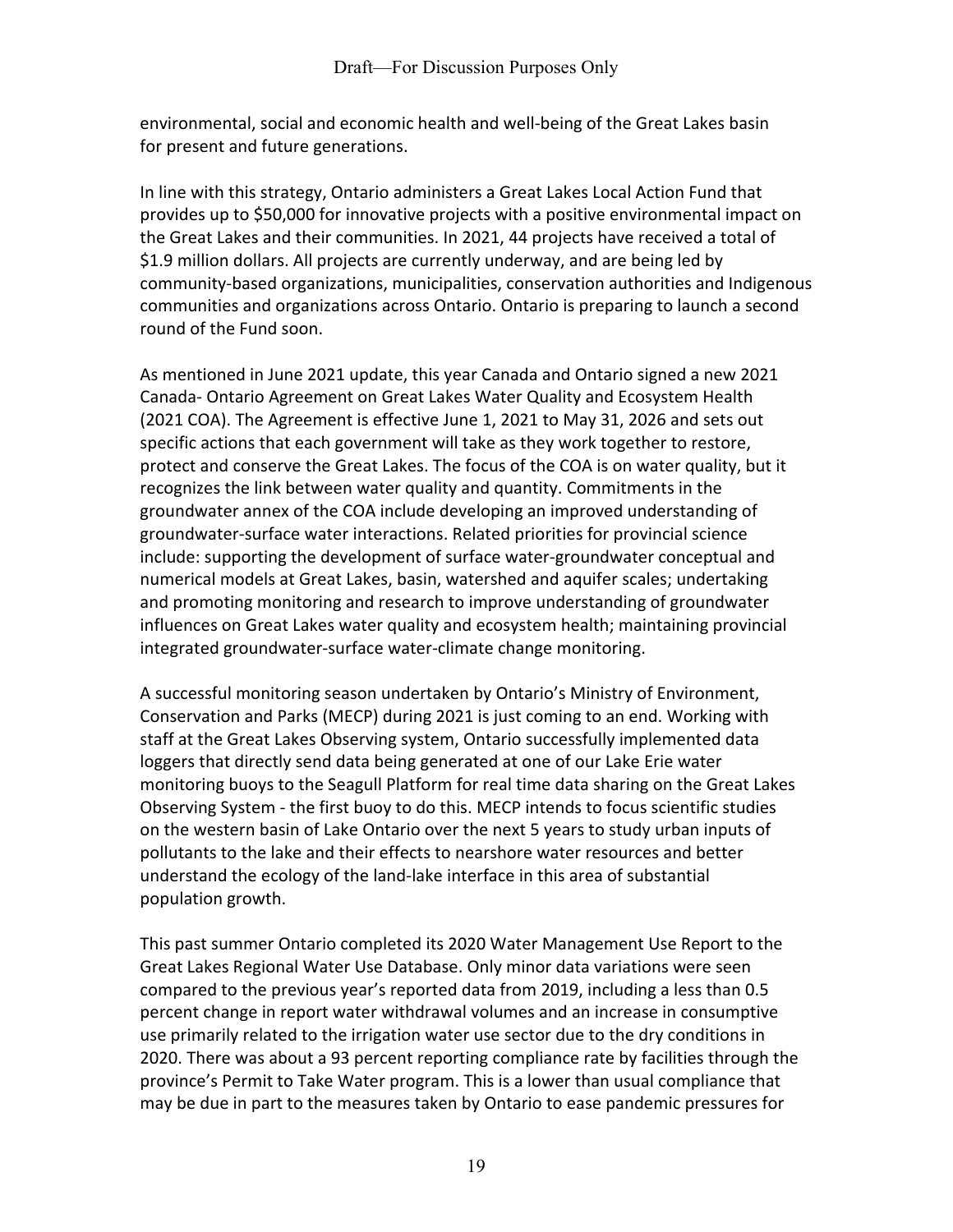businesses, but is an improvement from the previous year. This only had a minor effect on the reported total volumes of water taken. We are currently completing our 2021 Conservation and Efficiency Program Assessment to provide updates on Ontario's activities that support water conservation and efficiency commitments under the Agreement, to be submitted prior to the end of the year.

#### **Pennsylvania**

Mr. Bruno submitted the following report:

Pennsylvania continues to implement the requirements of the Compact and Agreement through facilitating state and local programming on water use. Pennsylvania submitted the Great Lakes water withdrawal, consumptive use, and diversion statistics for Water Year 2020 for compilation into the Annual Report of the Great Lakes Regional Water Use Database. Additionally, Pennsylvania is preparing to finalize and submit the 2021 Conservation and Efficiency Program Review to the Compact Secretariat.

During the 2020 Water Year, Pennsylvania observed a significant decline in overall water use, recording the lowest daily withdrawal amounts since the inception of the Compact and Agreement. Withdrawal amounts decreased from 38.1 million gallons per day (mgd) in 2019 to 30.5 mgd in 2020, representing a year-over-year decline of 20 percent.

The change from the previous year was due to a 13 percent decrease in water use for public water supplies, from 31.4 mgd in 2019 to 27.5 mgd in 2020, in addition to the closing of a large Self-Supply Industrial facility in late 2019. Much of this public water use decline is a success story. The largest public water supplier in the Pennsylvania Great Lakes Basin, the Erie City Water Authority, reduced non-revenue water loss by 3.2 mgd during the 2020 Water Year. Public water supplies accounted for 90 percent of Pennsylvania's Great Lakes water use and consisted of 83 percent of the 3.3 mgd total consumptive use.

The next largest 2020 water use sector was Self-Supplied Livestock with a total withdrawal amount of 2.4 mgd. There are no diversions in Pennsylvania.

DEP continues to maintain the Great Lakes Program webpages which include information about the Great Lakes and St. Lawrence River Basin Sustainable Water Resources Compact and Agreement. Resources available on the site include Pennsylvania Great Lakes Water Resources Inventory and Reporting document. Interested individuals can view registered water users within the Pennsylvania Great Lakes Basin and view their annual water use from the 2005 Water Year forward. This document and other information regarding DEP Great Lakes Program can be found at the DEP webpage dep.pa.gov and searching "Great Lakes Program".

In 2021, DEP continued the process of reviewing and updating the State Water Plan in accordance with the Water Resources Planning Act (Act 220 of 2002, P.L. 1776, No. 220,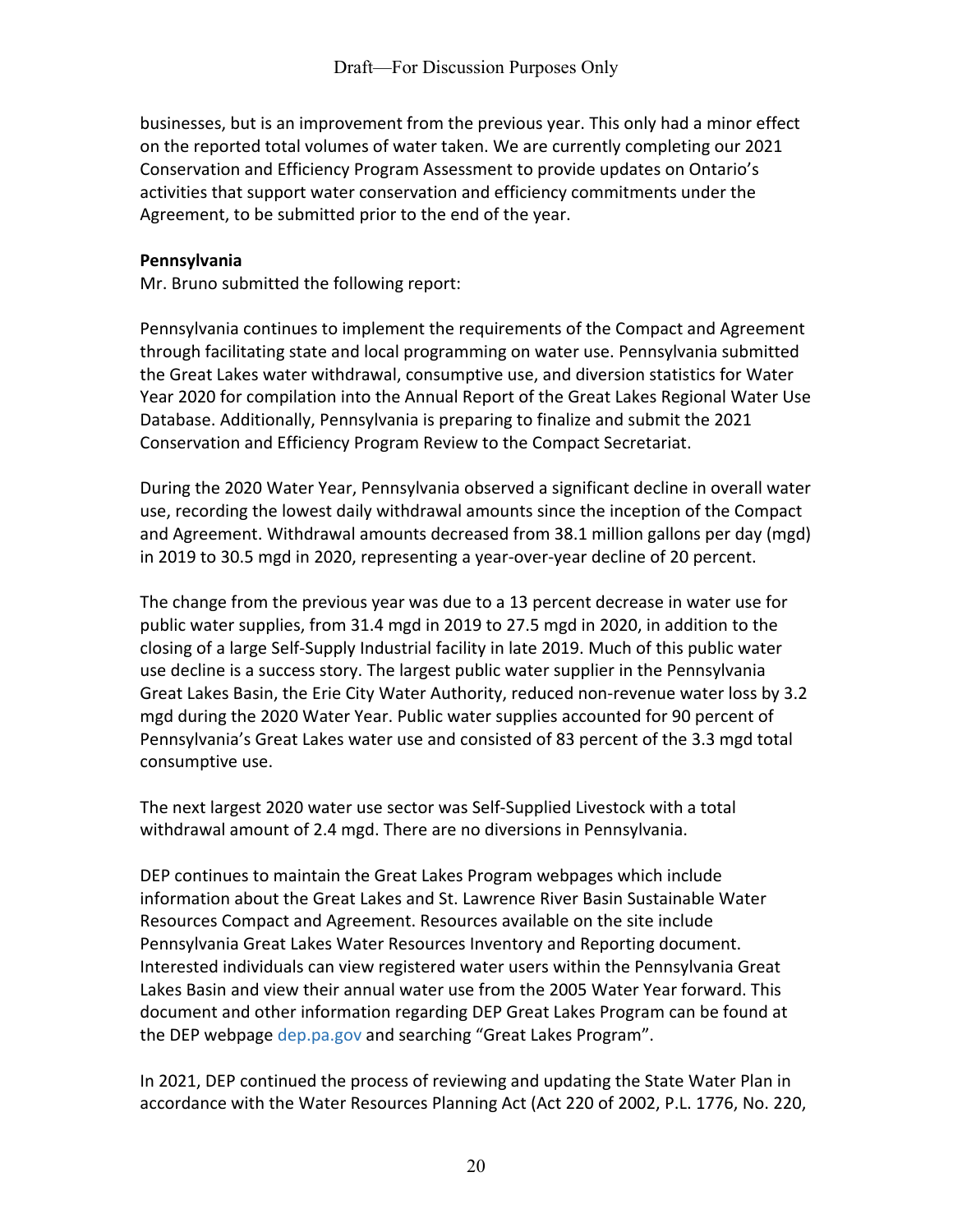27 Pa.C.S. §§ 3101 et. seq.). The update uses the eight Water Conservation and Efficiency Program goals as benchmarks to craft revisions adhering to the objectives, policies, and purposes of the Water Resources Planning Act. Revisions will address regional and state-wide priorities; filling gaps from the previous plan and examining emerging issues. The Great Lakes Water Resources Committee, consisting of members from government, non-governmental organizations, and private industry are conducting meetings to review and update the Great Lakes Basin sections of the plan (Lake Erie and Lake Ontario-Genesee River Basins). The final update to the Plan is scheduled for 2022. More information about the Pennsylvania State Water Plan can be found at the DEP webpage dep.pa.gov and searching "State Water Plan".

## **Wisconsin**

Mr. Ambs submitted the following report:

City of Waukesha Diversion (City) update:

- City of Waukesha Diversion project continues to move forward, with an expected completion date in 2023.
- At the June meeting we provided an update of the permits received and the permits that were still outstanding.
- Since the June meeting, the City of Waukesha has received all the necessary approvals including the

the final state diversion approval incorporating the Compact Council diversion approval. This approval was issued June 29, 2021.

- Information on permits is available on the Wisconsin DNR website, City of [Waukesha diversion page](https://dnr.wi.gov/topic/EIA/waukeshadiversionapp.html) and Wisconsin DNR representatives are happy to discuss any aspects of City of Waukesha's diversion approval and implementation further with interested parties.

### Village of Somers

- At the June meeting provide an update that the Wisconsin DNR received a straddling community diversion application from the Village of Somers to divert up to 1.2 MGD from the Lake Michigan Basin to the Mississippi River basin with return flow to Lake Michigan.
- The Wisconsin DNR requested additional information from the Village. The Village provided the information in September 2021.
- The Wisconsin DNR held a public hearing on November  $10<sup>th</sup>$  and the public comment period closed on November 30, 2021.
- The Wisconsin DNR has followed all requirements of the new Regional Body and Compact Council procedures with this application.
- The Wisconsin DNR expects to issue a decision on the Village of Somers within the next month.

### Water Use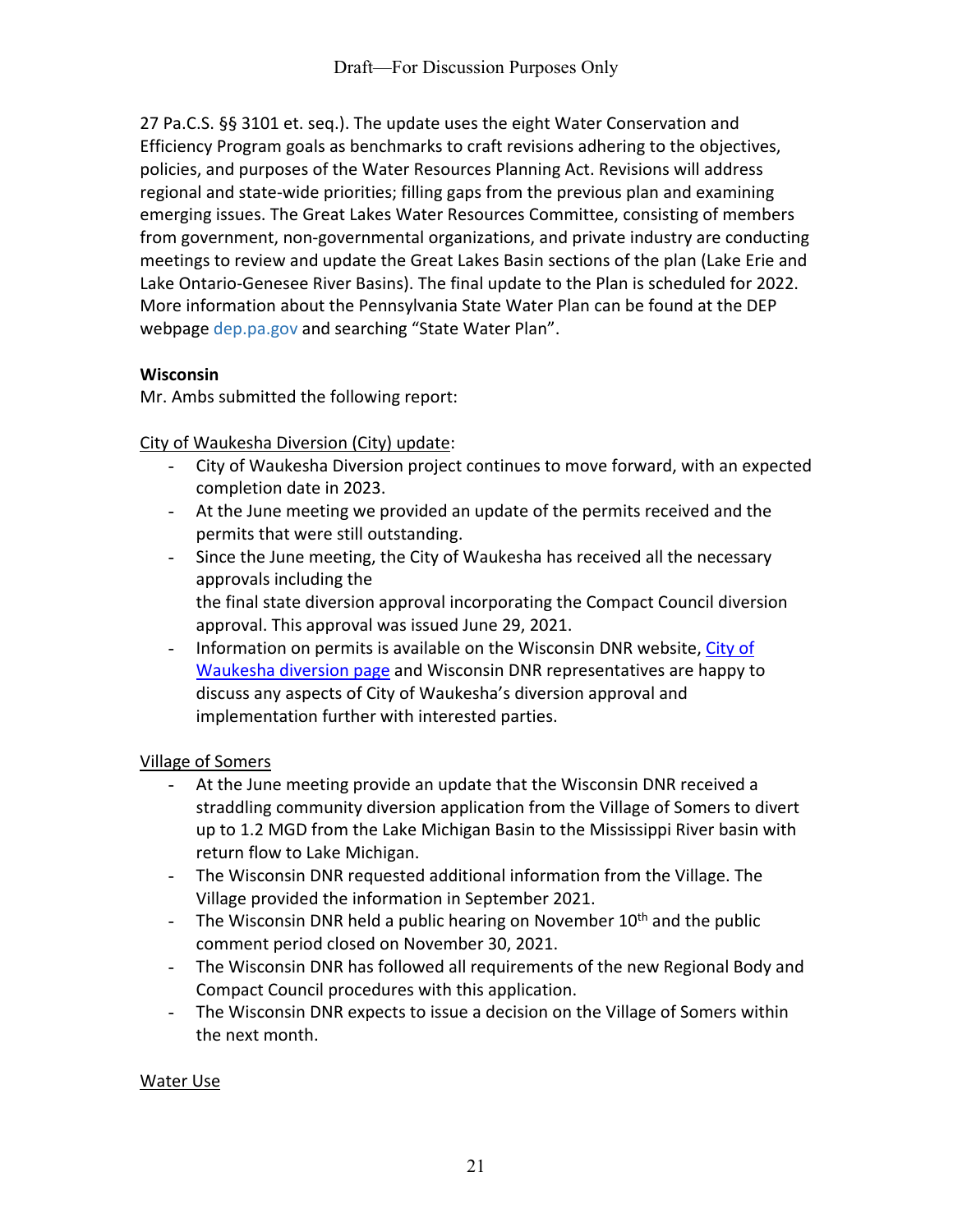- Wisconsin submitted data to the Great Lakes Commission for the annual water use report. In 2020 Wisconsin withdrew 3.5 billion gallons per days from the Great Lakes Basin. 99% of this withdrawal is from the Lake Michigan basin. Wisconsin's primary water uses are cooling water for thermoelectric power generation, public water supply and industrial water use. Wisconsin's overall water use decreased by almost 10% from 2019 due to decrease water use at one power plant, however irrigation water use increased by about 40% due to periods of dry weather during the 2020 growing season,
- Wisconsin anticipates higher water use reports for 2021 with dry conditions in the Great Lakes Basin for much of the year.

## Wisconsin Review of High Capacity Wells

- High Capacity wells are wells withdrawal 100,000 gallons per day
- Wisconsin receives approximately 200 high capacity well applications annually.
- The review criteria for these applications has varied over the past 20 years since the passage of Wisconsin's 2003 Groundwater quantity law, subsequent court decisions, attorney general opinions and additional legislation.
- In July 2021, the Wisconsin Supreme Court issued a 4-2 decision affirming DNR's constitutional duty and statutory authority to consider cumulative environmental affects when reviewing of high capacity well applications.
- As a result of the Court's Decision, DNR will continue its careful case-by-case analysis of high capacity well applications. The analysis will consider both the needs of the property and the environmental effects that the proposed high capacity well, when combined with existing environmental impacts, may have on waters of the state.
- Anticipate issuing some denials in applications in areas where the water budget is believed to be overdrawn.

Todd Ambs will be leaving state service at the end of this month, he will continue to serve as chair of the Great Lakes Commission, has been involved in this in 42+ years.

### **Administrative reports.**

Ms. Bordeleau invited Peter Johnson on behalf of the Regional Body's Secretariat, to give an administrative report. Mr. Johnson reported the following:

- Despite the pandemic over the last year, this last year has been very busy and there is a lot of work that has been ongoing and will be undertaken going forward.
- As you know, over the last year, in the middle of the pandemic, the Regional Body and Compact Council finished off the updates to the Regional Body Procedures, Compact Council Guidance, and the Compact Council's Rules of Practice and Procedure. In addition to numerous discussions with Tribes, First Nations, Métis, and our Advisory Committee, we held a public feedback session and public comment session and then reached consensus on what the final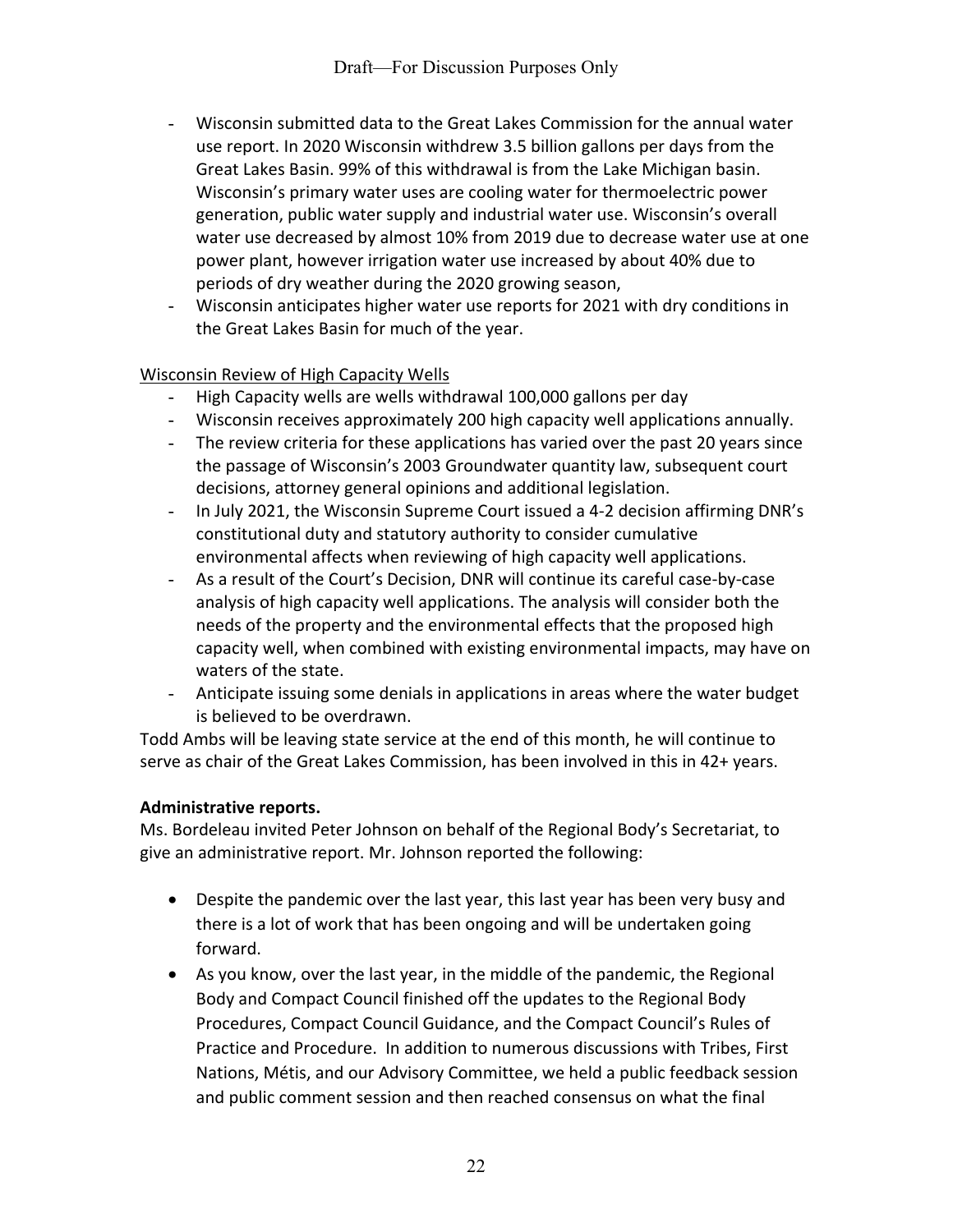versions would include. In December the final Regional Body Procedures and Compact Council Guidance amendments were adopted, and in a special meeting held in April, the Compact Council adopted final Rules of Practice and Procedure. Some minor edits were made, including the correcting of typos and adding page numbers to the table of contents, and have been posted to the Compact Council website. A comment and response document is in the final stages of review, and barring something unforeseen, should be posted to the Compact Council and Regional Body websites in the next few weeks.

- Now that we have almost reached the end with the Procedures Updates, we are in a position to more fully focus on Science Strategy implementation and other such activities.
- To date, we've hosted several webinars, the recordings of which can all be found on the Compact Council and Regional Body websites. We also hosted another session at this year's virtual IAGLR, where we had five speakers talking about water budgeting and water balance in one form or another.
- We are now prepping for the next Cumulative Impact Assessment, which has to be done by December 2023, but which we are hoping to get done sooner than that—in 2022. Through it, we're looking to expand our understanding of impacts, including the effects of changes in the system do to climate change, as well as reduce uncertainty around some of the water budgeting.
- I want to thank in particular the members of the Science Team, and the Co-Chairs—Judith Kirby of Québec, Don Zelazny of New York, and Shaili Pfeiffer of Wisconsin. In particular I want to thank Judith for also Chairing the IAGLR session and generally working closely with me particularly while Québec serves as Chair of the Regional Body to work through some of the implementation issues.
- On a more esoteric note, we've also done some updates on the Science Strategy layout that should make it easier to share with others, which is something we strongly encourage everyone to do. You can find it on the Regional Body and Compact Council websites under the Science sections.
- On a final note—as you know, today's meetings of the Regional Body and Compact Council are taking place virtually. Normally it's the summer meeting that takes place in person, but for obvious reasons we aren't doing that. Assuming we stay on the current trajectory for the pandemic, we are planning on meeting in person in Québec City this December, and then meeting next summer in Erie, Pennsylvania after Pennsylvania assumes the Chairmanship. This actually works out nicely because Québec City is beautiful in the winter, and if you want to stay over afterwards there is skiing nearby, and Erie is also a beautiful city along the lakefront and with Presque Isle nearby, and that's something you would want to take advantage of in the summer.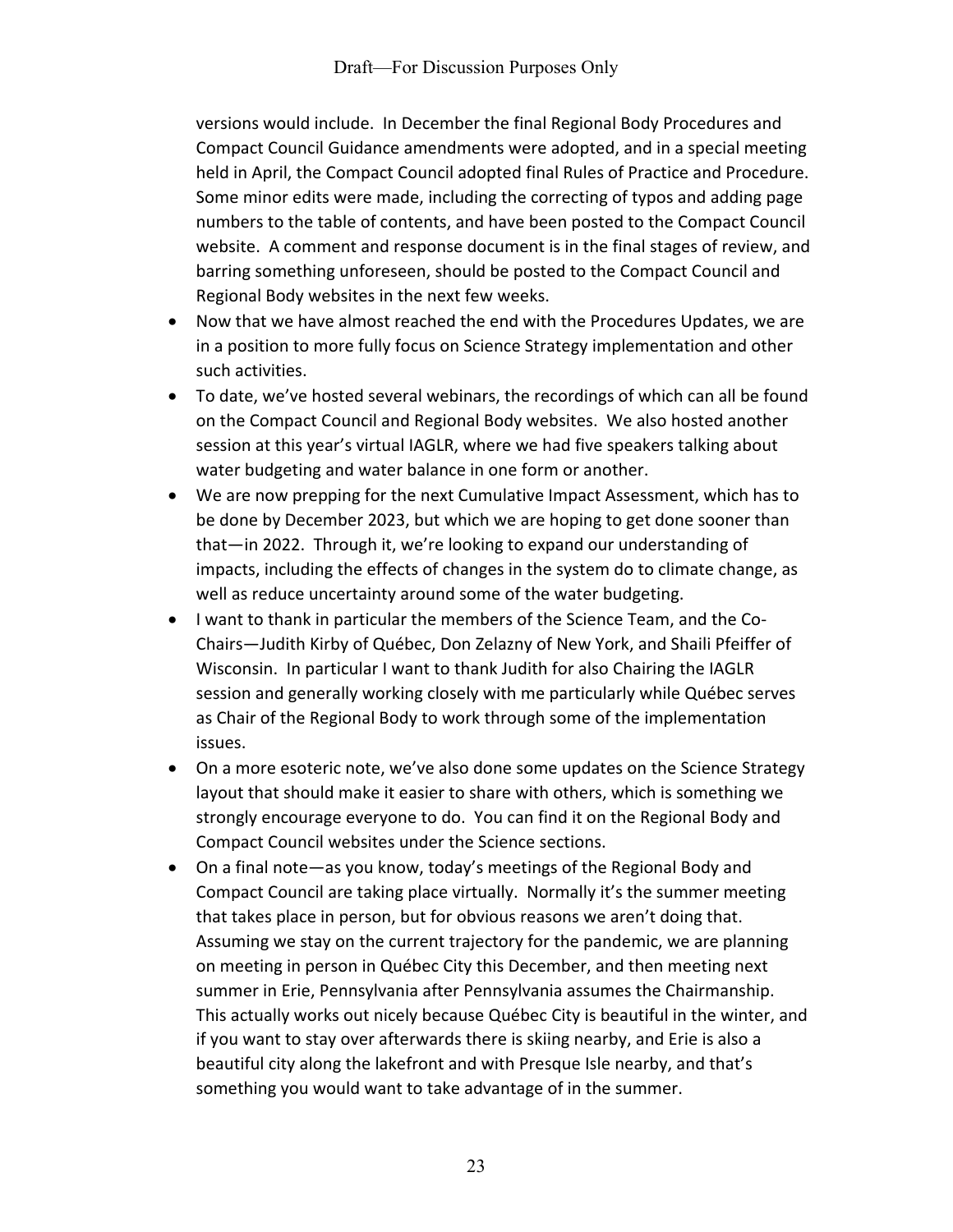Ms. Bordeleau invited Tom Crane on behalf of the Great Lakes Commission, which serves as the Regional Water Use depository, to report on the 2020 Water Use report which had just been released earlier that day and was posted to the Commission's water use database website.

Mr. Crane began by noting that this is a long standing partnership, and that the Commission has maintained a database of water use information since 1988. He stated that this report represents an ongoing collaboration between the Great Lakes commission, Great Lakes Governors and Premier's and the State and Provincial water managers in each jurisdiction who submit jurisdiction specific water use each year to the commission staff. Mr. Crane noted that data is usually submitted to the Commission in August. In August and September, Great Lakes commission staff reviewed the jurisdiction reports, and then convened phone calls with each water use manager to identify and correct any issues with the data submitted. These calls also helped clarify changes in water use from the previous year. Drafts of the report were reviewed by water use managers and a draft of the full report was circulated to the members of the Compact Council and Regional Body for review in October. The Commission received comments in early November and mailed the final report to the Compact Council and Regional Body on November 15.

Mr. Crane stated that he was pleased to report that compliance reporting among water users continues to improve and this supports the quality of the overall report. He noted that the region is at or nearly at 100% compliance for the major water use categories and the Commission is still working with the State and Provincial water managers to improve reporting compliance each year. He noted that this is a real testament to the hard work of the staff working on the water use programs at the State and Provincial level.

Mr. Crane provided a few highlights from this year's report. Specifically, in 2020 the States and Provinces withdrew nearly 38 billion gallons per day, representing about a 3% decrease from 2019 withdrawals. Self supply thermoelectric power production public water supply and self supply industrial are the primary water use sectors combined, representing more than 88% of the total water withdrawals in 2020. Total reported outgoing diversions in 2020 was 1.2 billion gallons per day, with more than 85% of this amount was associated with the Illinois Chicago diversion. The Long Lac and Ogoki interbasin diversions into Lake Superior totaled 2.74 billion gallons per day, which is about a 27% decrease from the 2019 reported interbasin diversion amount of 3.5 billion gallons per day. Overall, the net diversion showed a gain of 1.6 billion gallons per day, meaning that more water was diverted into the basin than was diverted out of the basin, and this has been common over the last many years. Consumptive use was 2 billion gallons per day, which represents about a 5% increase from 2019 consumptive use. The public water supply and Self Supply industrial sectors had the greatest consumptive use in terms of volume, accounting for about half of the total consumptive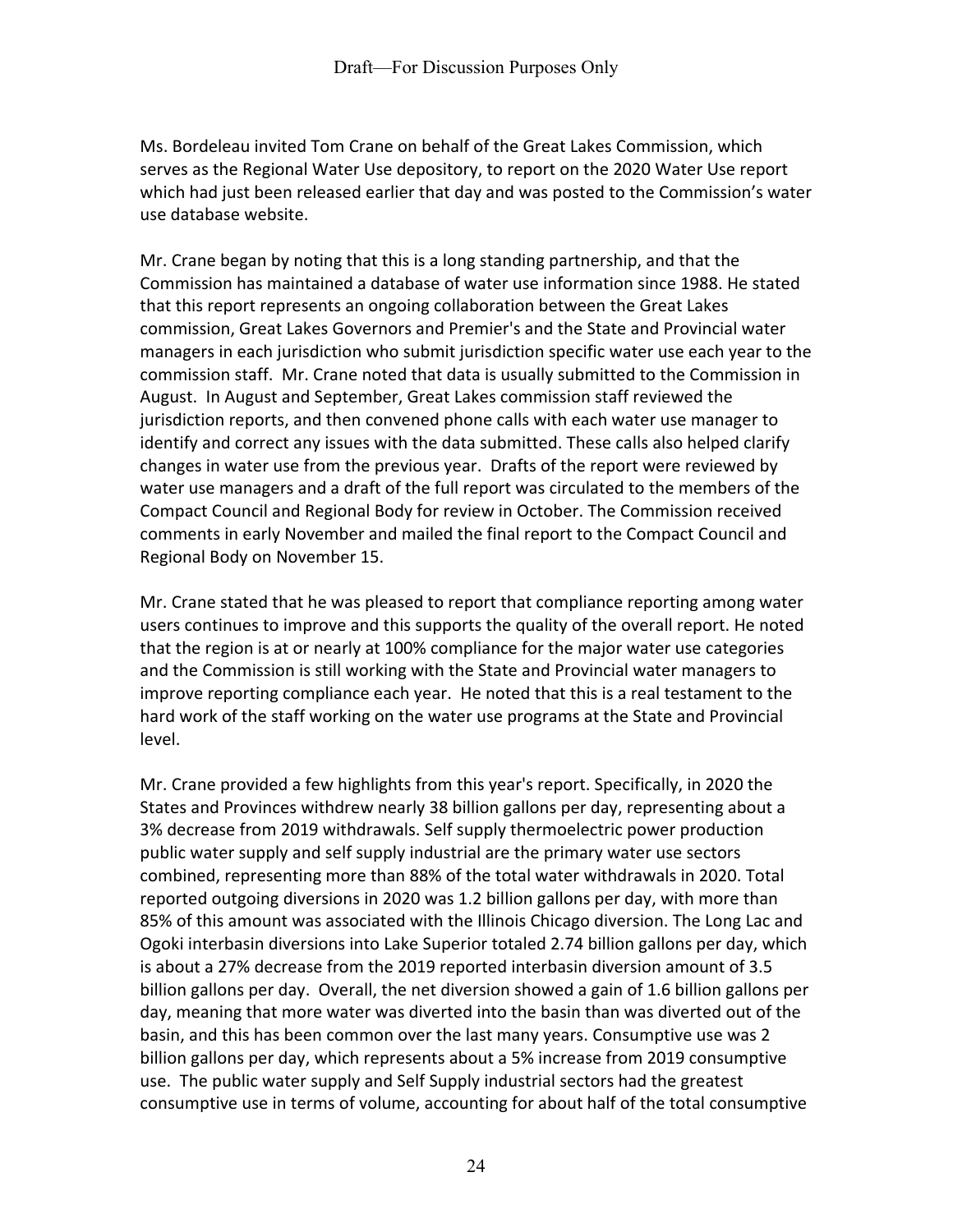use. Also, the Self Supply Irrigation Sector accounted for most of the increase from the reported 2019 consumptive use, increasing by about 32%. This was due to the relatively hot and dry weather conditions experienced in much of the basin in 2020. In 2019, there was a net gain of water to the basin, and while the basin lost water in 2020, primarily because of increases in consumptive use and the decrease of the interface and transfer of water into Lake Superior from Long Lac and Ogoki.

Considering both consumptive use and diversions, the basin lost a total of 377 million gallons per day in 2020. By comparison, the basin gained a total of 444 million gallons per day in 2019. So based on this net water loss between 2020 and 2019, and in accordance with the Compact and Agreement protocols, an interim cumulative impact assessment was conducted as part of the 2020 annual report. The interim cumulative impact assessment is available as Appendix C of the report. The interim assessment focuses on the hydrologic effects of consumptive uses and diversions on water supply and flow relative to other aspects of the water budget at watershed and basin scales. Mr. Crane noted that the data submitted to the Great Lakes St. Lawrence water use database indicate a reported increase in incremental water losses to the base in between 2019 and 2020 of 1270 cubic feet per second, and this translates into 821 million gallons per day for both 2019 and 2020. Diversions and consumptive uses were very small compared to total inflows or total outflows between 2019 and 2020. Mr. Crane pointed that in fact the contribution of diversions and consumptive uses to total inflows and outflows of the entire base and was less than .02%. He also noted that a more detailed description of the changes from 2019 to 2020 are provided in the report.

## **Opportunity for public comments.**

Noting that the Regional Body meeting adjourned immediately prior to the Compact Council meeting, a motion was made by Mr. Bruno to incorporate reports made during the Regional Body meeting into the Compact Council minutes. Mr. Richards seconded the motion. The motion was approved. Pursuant to the approved motion, the following public comments are incorporated by reference into the Compact Council's record and re-printed in their entirety below:

**Todd Brennan, Alliance for the Great Lakes:** Todd began his comments by thanking all the members for their updates, which he indicated were very good, as they are helpful for tracking everything that the members up to. He also commended the science team for a good discussion the day before and appreciated their focus on water quantity, cumulative impacts, and thinking forward to conservation and efficiency standards. He noted the participants talked a lot about the effects of climate change and adaptation, which was good to see.

Mr. Brennan also added that he had heard that there was some discussion amongst Regional Body members on environmental justice needs and improving access to proceedings and decision making for disproportionately impacted and disadvantaged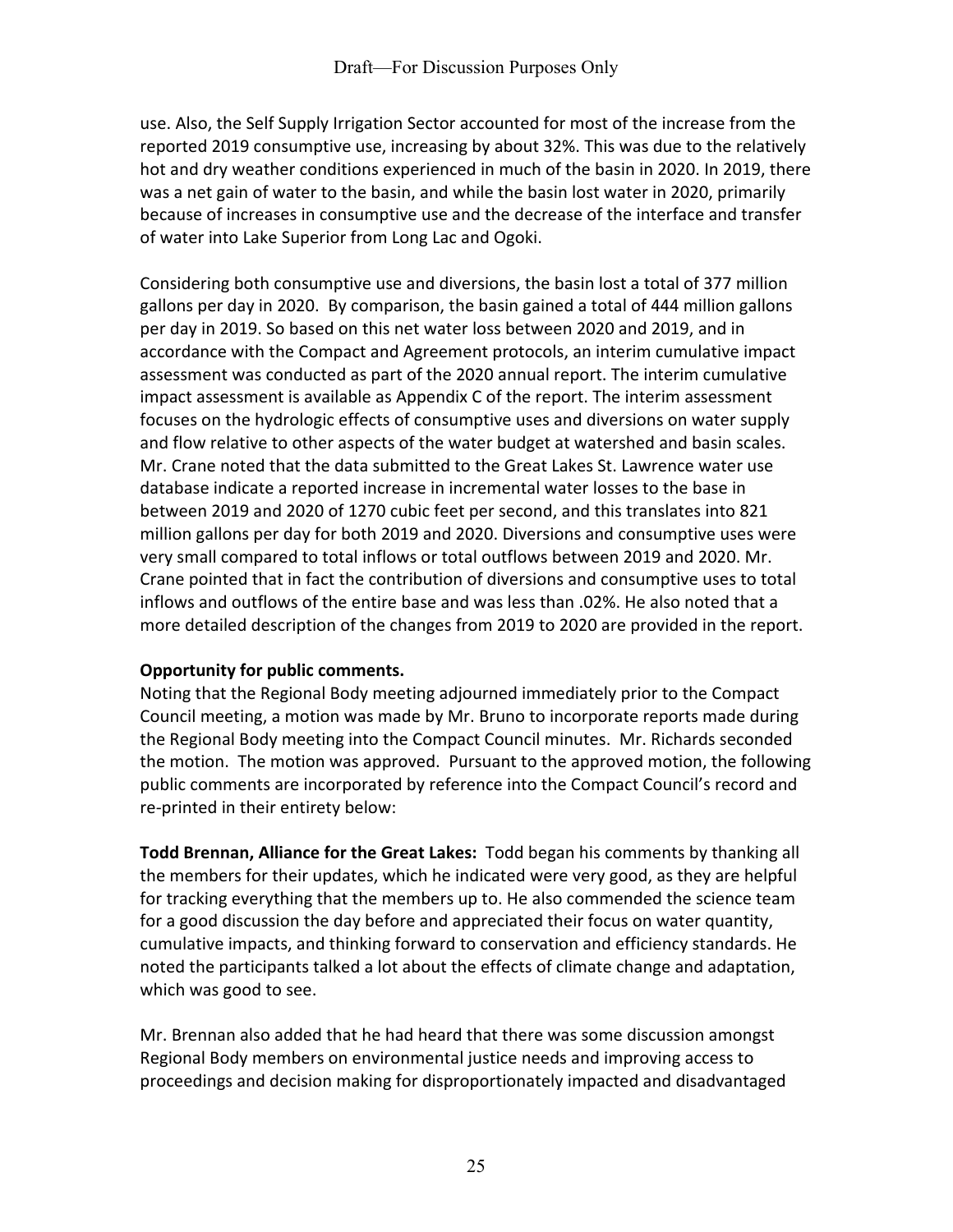communities. Accordingly, he thanked the Regional Body and the Compact Council for their willingness to explore those considerations more.

He also encouraged the Regional Body and Compact Council to consider taking a second look at the Village of Somers application in Wisconsin. He raised a number of concerns, which reflect comments submitted in writing to the Wisconsin Department of Natural Resources during the public comment period. Specifically, he said that the the primary concerns are that the Village of Somers possibly did not engage in a systemic comparative review of identified alternatives and the proposed diversion, including economic and environmental which is required to meet the straddling community and exception standard requirements contained in the Great Lakes Compact as well as State implementing statutes. In addition, a consideration of whether the Village or Wisconsin DNR's interpretation of public water supply fits the expectation of the Compact. He noted that the Village's projected water use at full build out in 2050 indicated a disproportionate increase in the amount of water being used for industrial and commercial purposes as opposed to residential purposes.

Accordingly, the Alliance encourages the Wisconsin DNR and possibly the Regional Body and Compact Council to subject the Village's water use projections to further scrutiny and analyze whether even under the DNR interpretation of the "public water supply" criteria will be satisfied for the Village's proposal. He indicated that ultimately one resolution could be for the DNR to condition any approval of the proposed diversion with a continuing obligation that the Village of Somers meets the public water supply purposes requirements. This could also become a tenant by which Regional Body and Compact Council could consider using for reviewing diversions--the idea of whether those volumes so designated for the project initially are still needed in a future where land use changes and the use provisions have changed significantly, that they're not being used for that. So just an area, I think that is right for you to focus and because of this proposal, allowing us to consider that I think it's a good time, and a goo

### **New Business.**

## *Consideration of Resolution #49 Election of Chair and Vice Chair*

Mr. Ambs noted that the first order of business is consideration of Resolution #45-- Election of Chair and Vice-Chair. The resolution would elect the Governor of Pennsylvania to serve as the Compact Council Chair, and the Governor of Wisconsin to serve as the Compact Council Vice-Chair, beginning immediately after this meeting until the next Annual Meeting of the Compact Council, to be held on or about December 8, 2022. Mr. Mueller moved the resolution, and Mr. Rogner seconded the resolution. The resolution was adopted without objection.

*Consideration of Resolution #50—Adoption of Fiscal Year 2023 Budget.* The Chair noted that the proposed budget and the resolution granting approval of the budget were previously distributed to the members and were posted on the regional body website.